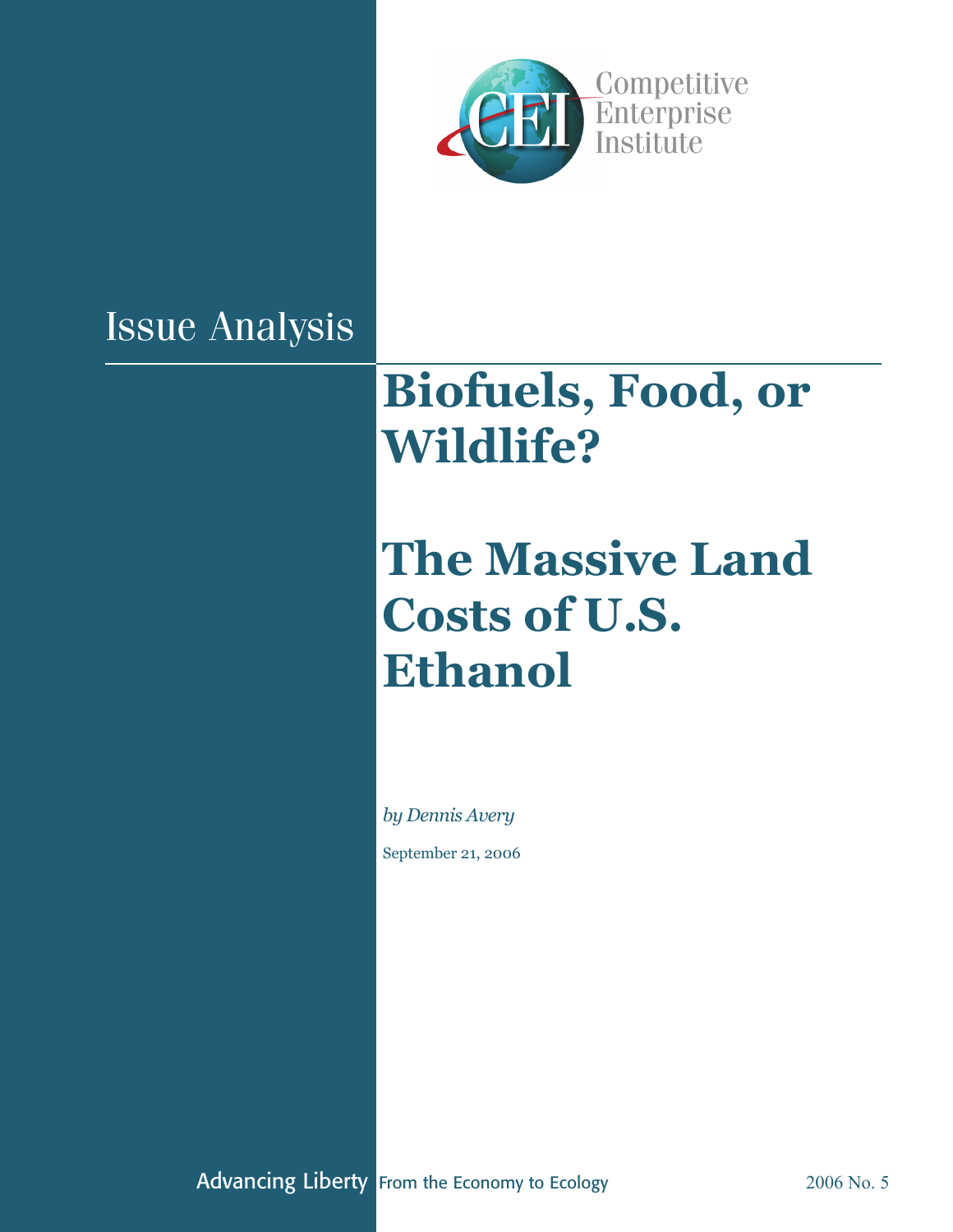## **Biofuels, Food, or Wildlife? The Massive Land Costs of U.S. Ethanol**

*By Dennis Avery*

#### **Executive Summary**

The high price of fossil fuels, environmental concerns, and geopolitical instability in some major oilproducing nations have spurred intense interest in the United States in alternative fuels, especially from renewable energy sources.

While popular with environmental activists, wind and solar power, because of their costs and unreliability, are not expected to grow significantly, even with massive subsidies.

Nuclear power is still viewed with suspicion, even though other countries, including France, supply a majority of their energy needs from nuclear plants.

Crop-based fuel production, especially corn ethanol, has been the main focus of interest, with government subsidies and mandates stimulating demand. Cellulosic ethanol produced from crop wastes has been heralded as the alternative fuel of the future, but it is yet to be produced outside experimental production facilities. More recently, Brazil's example of producing ethanol from sugar cane has been presented as a model for the United States to follow.

There are significant trade-offs, however, involved in the massive expansion of the production of corn and other crops for fuel. Chief among these would be a shift of major amounts of the world's food supply to fuel use when significant elements of the human population remains ill-fed.

Even without ethanol, the world is facing a clash between food and forests. Food and feed demands on farmlands will more than double by 2050. Unfortunately, the American public does not yet understand the massive land requirements of U.S. corn ethanol nor the unique conditions that have allowed sugar cane ethanol to make a modest energy contribution in Brazil.

The United States might well have to clear an additional 50 million acres of forest—or more—to produce economically significant amounts of liquid transport fuels. Despite the legend of past U.S farm surpluses, the only large reservoir of underused cropland in America is about 30 million acres of land—too dry for corn enrolled in the Conservation Reserve. Ethanol mandates may force the local loss of many wildlife species, and perhaps trigger some species extinctions. Soil erosion will increase radically as large quantities of low-quality land are put into fuel crops on steep slopes and in drought-prone regions.

The market is already responding to the high price of oil, as investors flock to alternative fuels, including investments in cellulosic ethanol research and development. Those developments are healthy, if markets are allowed to discover the winners and losers in future alternative energy sources without government intervention through subsidies and fuel mandates, and with a clear assessment of the trade-offs that may be involved.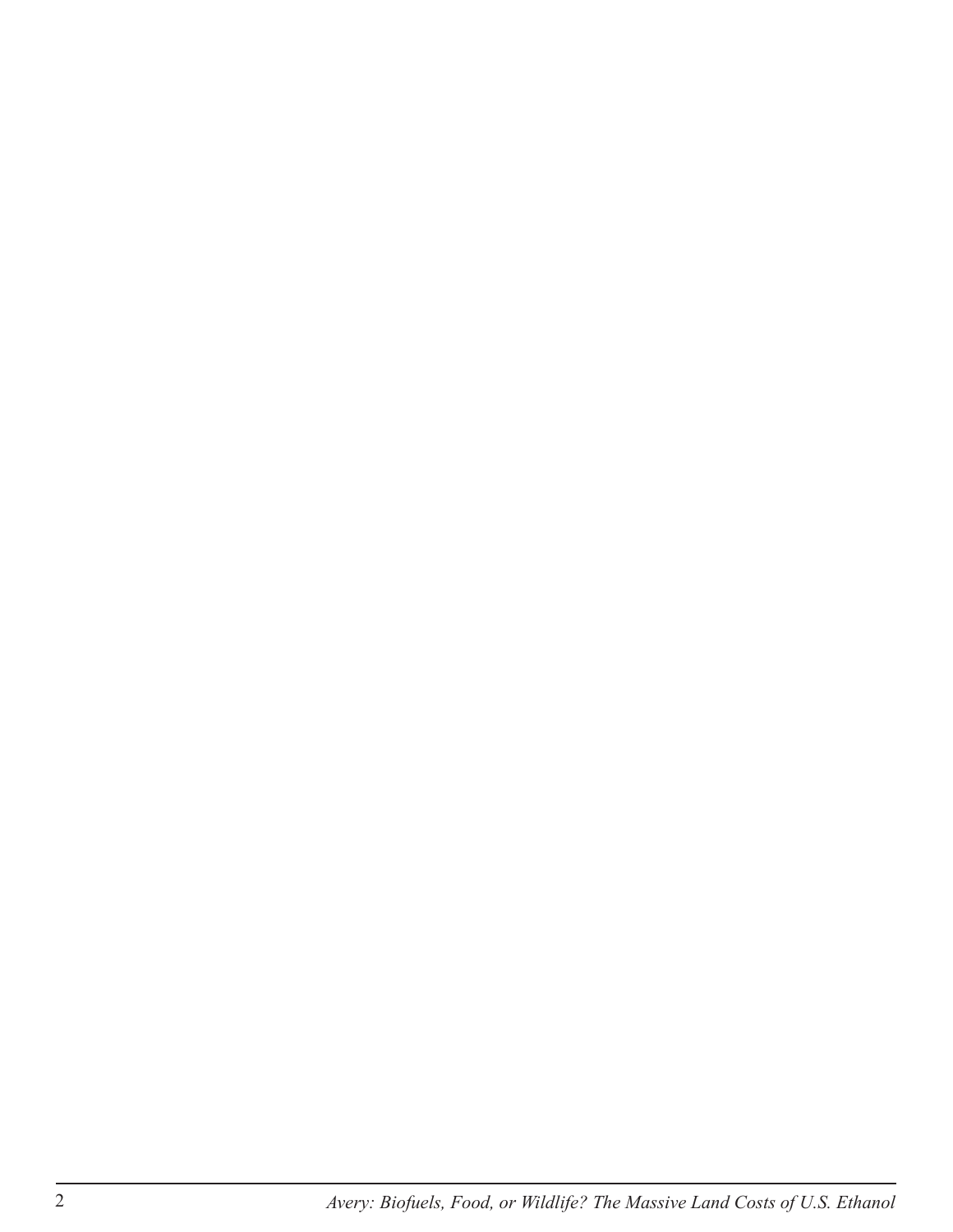#### **Introduction**

The United States is caught in a severe energy dilemma.

The world is going through the strongest surge in energy prices since the oil crises of the 1970s. U.S. crude oil prices have soared from their post-1950 average of \$21 per barrel to more than \$70 per barrel. Natural gas prices tripled between late 2001 and late 2005.

Widespread concern about global warming has raised serous questions about whether America should dig more of its abundant coal or permit more offshore oil drilling, since burning more of these fossil fuels would increase atmospheric carbon dioxide (CO 2 ). Currently, much of America's own oil and natural gas deposits—both offshore and on federally owned lands are off-limits to development due to fears of oil spills. Such incidents are unlikely with modern production methods, but the political will to overcome environmental pressure groups' objections has been sapped by fears about global warming.

Nuclear power is worrisome to the public, due to the Three Mile Island accident, the Soviet meltdown at Chernobyl, and activist claims that nuclear wastes cannot be stored safely.

Meanwhile, economic growth is surging in the largest emerging economies—at nearly 10 percent annually among China's 1.3 billion people and at around 7 percent per year for India's 1.1 billion—driving strong and permanent increases in global energy demands. The Chinese auto market, for example, has been growing at 10 to 15 percent per year, with car sales topping 3 million in 2005. Indian auto demand is following the same trend. 1

Renewable energy sources, especially the solar panels and wind farms favored by eco-activist groups, have been severely hampered by their high initial costs and the erratic nature of wind and sunshine. Even after decades of heavy public subsidies, wind power in 2005 provided only 0.4 percent of total U.S. power generation, while grid-connected solar provided only 0.1 percent. The Energy Information Agency expects these technologies to grow slowly over the next 30 years. 2

The cost of energy from renewable sources has even increased for other reasons. The University of Manitoba's Vaclav Smil notes that the price of PV silicone has more than doubled, while the costs of steel, aluminum, and plastics used in wind turbines have been rising.

It was this energy dilemma that pushed California into its rolling blackouts in 2000. The Golden State had not built any new power plants in more than a decade because no energy source was considered environmentally appropriate, even though California's energy needs were rising.

Now the dilemma has worsened. America has discovered—in the wake of the September 11, 2001 terrorist attacks—that major oil suppliers in the Middle East have been using their oil earnings to undermine the West. They have funded terrorists and extremist Islamist schools, and begun programs to develop weapons of mass destruction. The U.S. faces a longterm "war" launched by Islamists against both moderate Muslims and the affluent energy-importing countries.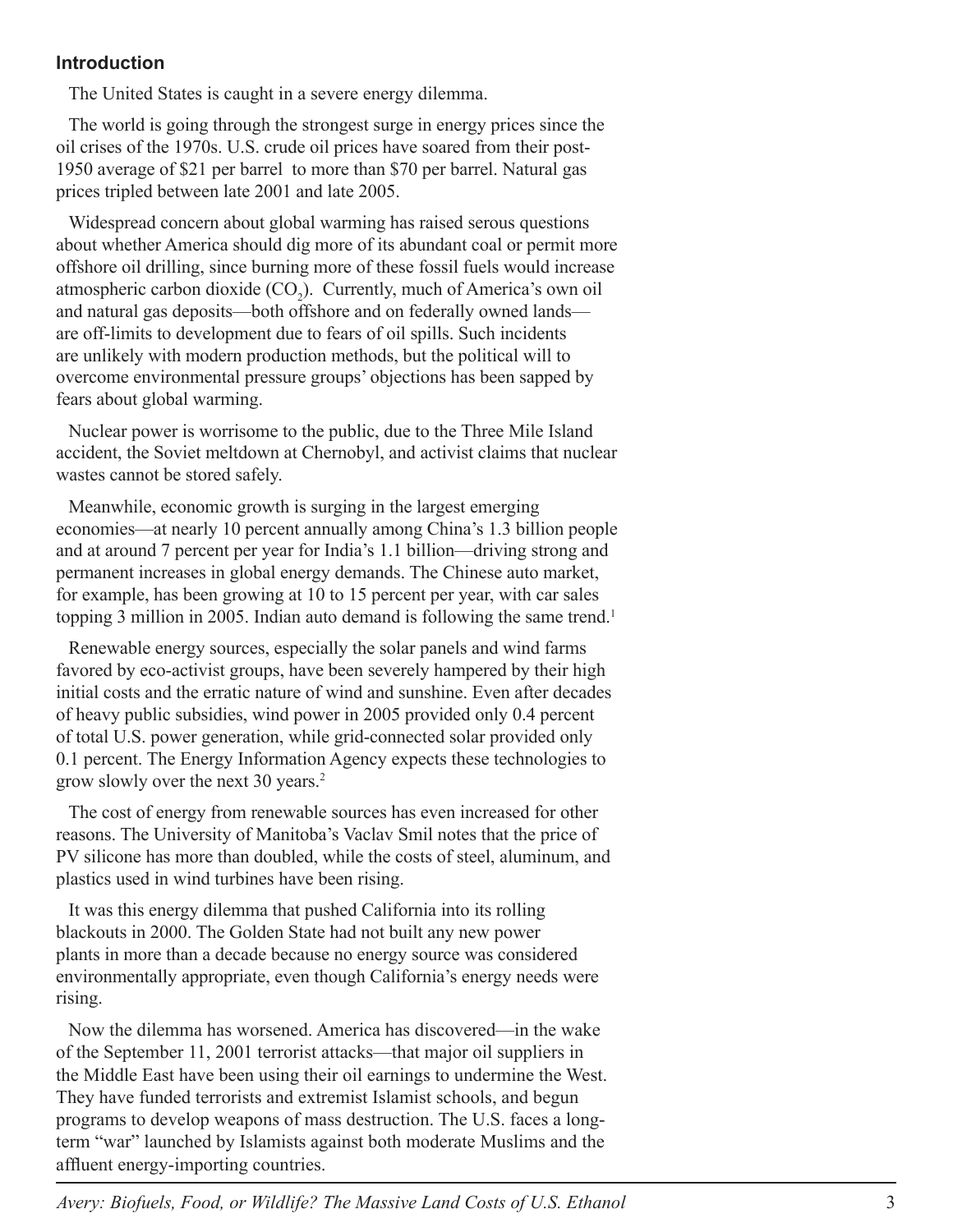Other major U.S. oil suppliers, such as Nigeria, suffer from severe corruption and security problems that can disrupt supply, while tensions with Venezuelan strongman Hugo Chavez create uncertainty about the stability of the supply.

These factors have produced an unlikely national energy consensus: That the United States should radically expand its production of energy from crop biomass; specifically, America must produce lots of auto fuel from corn.

Unfortunately, the land requirements of corn ethanol are massive and its costs high. Worse, a major American commitment to biofuels would likely raise food costs and hunger risks for the world's poor. It would also drive a massive clearing of U.S. forests, accompanied by a major displacement of our wildlife species to grow the biofuel corn.

#### **Can Corn Carry the Country?**

In 2004, 30 state governors, including those of most states between the Appalachians and the Rockies, urged President Bush to expand the federal government's support for fuel ethanol. They called their plan "a logical roadmap for reducing consumer fuel prices, increasing energy security, stimulating rural economies and generating jobs."3

The Energy Policy Act of 2005 now mandates consumption of at least 4 billion gallons of renewable fuels in 2006, with the mandate rising to 7.5 billion gallons (5.5 percent of current U.S. gasoline consumption) by 2012. Ethanol is expected to provide the vast majority of the renewable fuels. This effectively mandates a near-doubling of ethanol production by 2012, and raises industry hopes for an even larger expansion of ethanol after that.

President Bush, speaking to the Renewable Fuels Association in 2006, highlighted his Advanced Energy Initiative:

> "Ethanol has the largest potential for immediate growth…Without much cost, your automobile can be converted to use 85 percent ethanol, a product made from corn grown right here in America... The use of ethanol is good for the agricultural sector...Ethanol is good for the environment...and ethanol is good for drivers. Ethanol is home-grown. Ethanol will replace gasoline consumption...The ethanol industry is on the move, and America is better off for it." 4

The general public associates corn ethanol with both cleaner air and energy independence. As a result, ethanol is virtually the only energy source that has broad, bipartisan public support for expansion.

Is this an ideal way to diminish America's "addiction" to imported oil? Or is it an expensive dead end that will leave the country's fuel prices higher, its taxpayers poorer, and its forests diminished? Will American farmers lose their long-term profits from exporting feed and meat to Asia

*Unfortunately, the land requirements of corn ethanol are massive and its costs high. Worse, a major American commitment to biofuels would likely raise food costs and hunger risks for the world's poor.*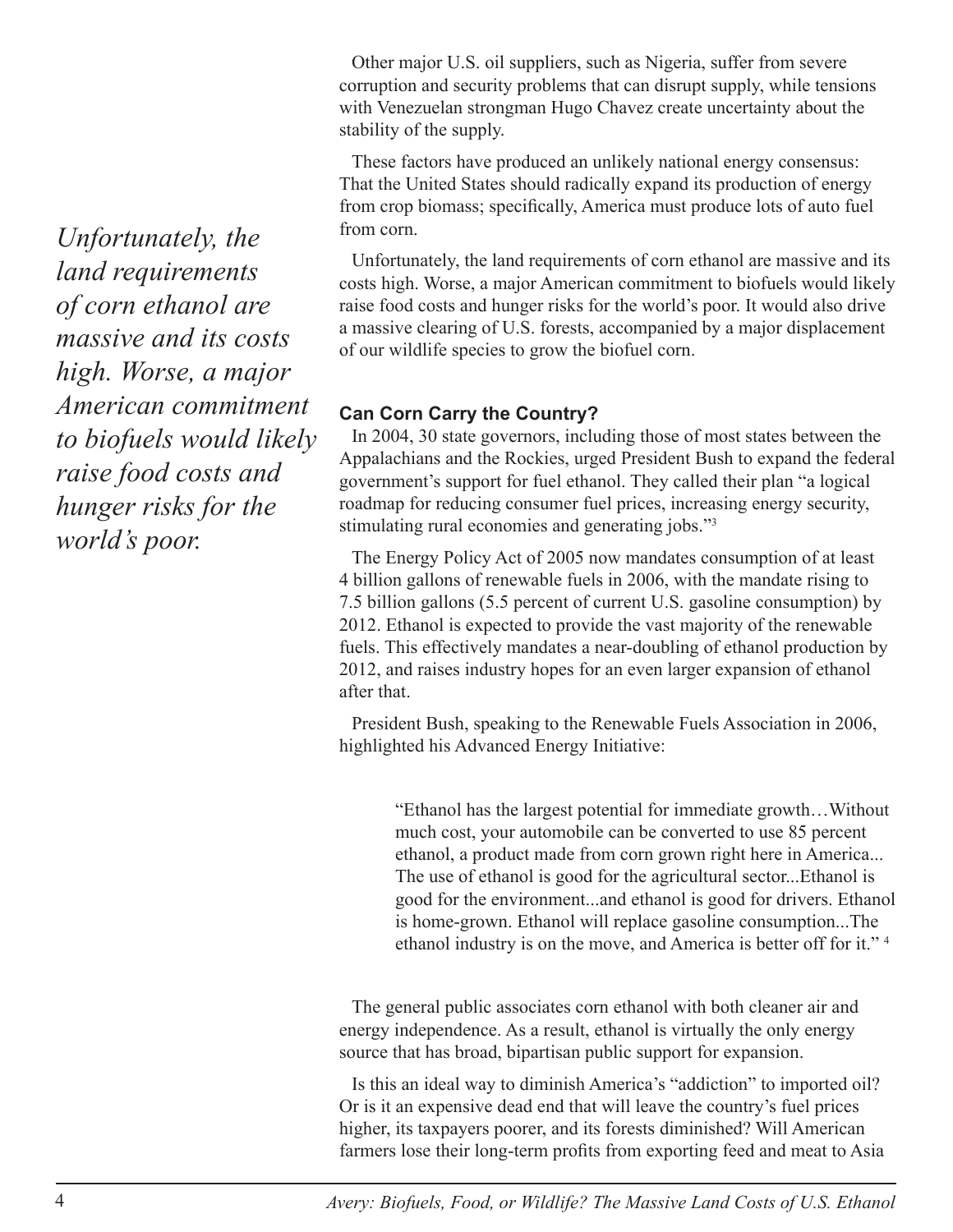for an ethanol boom to be followed by a bust?

America is the world's largest corn producer. It has profitably marketed record crops of corn in recent years as demand for feed corn has expanded with rising incomes for more people overseas. To date, corn has been more valuable—both to farmers and to the nation—in its traditional uses than as the feedstock for ethanol.

#### **Ethanol supporters say:**

"We have the capacity to make nearly 4.5 billion gallons of ethanol, but that is a long way from helping us deal with our gas problems…We need to be moving on a much faster track." – Sen. Hillary Clinton  $(D-N,Y)$ <sup>5</sup>

"I'm absolutely convinced that without putting any more land under agriculture and without changing food production, we can introduce enough ethanol in the U.S. to replace the majority of our petroleum use in cars and light trucks." – Vinod Khosla, co-founder of Sun Microsystems<sup>6</sup>

"Hoosier farmers will produce enough corn on average to meet our goal of producing 1 billion gallons of biofuels *and* doubling Indiana's pork production." – Indiana Lieutenant Governor Becky Stillman<sup>7</sup>

#### **Ethanol opponents say:**

"In the early 1980s, ethanol subsidies were used to prop up America's struggling corn farmers. Unfortunately, the 'trickle down' effect of agricultural subsidies is clearly evident. Beef and dairy farmers, for example, have to pay a higher price for feed corn, which is then passed on in the form of higher prices for meat and milk. The average consumer ends up paying the cost of ethanol subsidies in the grocery store...The Congressional Research Service, the Congressional Budget Office and the Department of Energy all acknowledge that the environmental benefits of ethanol use, at least in terms of smog reduction, are yet unproven...ethanol is an inefficient, expensive fuel." – Sen. John McCain  $(R-Ariz.)^8$ 

"Abusing our precious croplands to grow corn for an energy-inefficient process that yields low-grade automobile fuels amounts to unsustainable subsidized food burning." – David Pimentel, Cornell University entomologist<sup>9</sup>

"To run our cars and buses and lorries on biodeisel, in other words, would require 25.9 million hectares [of cropland]. There are 5.7 million in the UK. Even the EU's more modest target of 20 percent by 2020 would consume almost all our cropland." – George Monbiot, columnist, *The Guardian*<sup>10</sup>

"Ethanol is the largest scam in our nation's history—and if Congress ratchets the subsidy up any more, this twisted policy...has the potential of undermining our food security." – Nicholas E. Hollis, President, Agribusiness Council<sup>11</sup>

### *To date, corn has been more valuable—both to farmers and to the nation—in its traditional uses than as the feedstock for ethanol.*

#### **Biofuels' Massive Land Requirements**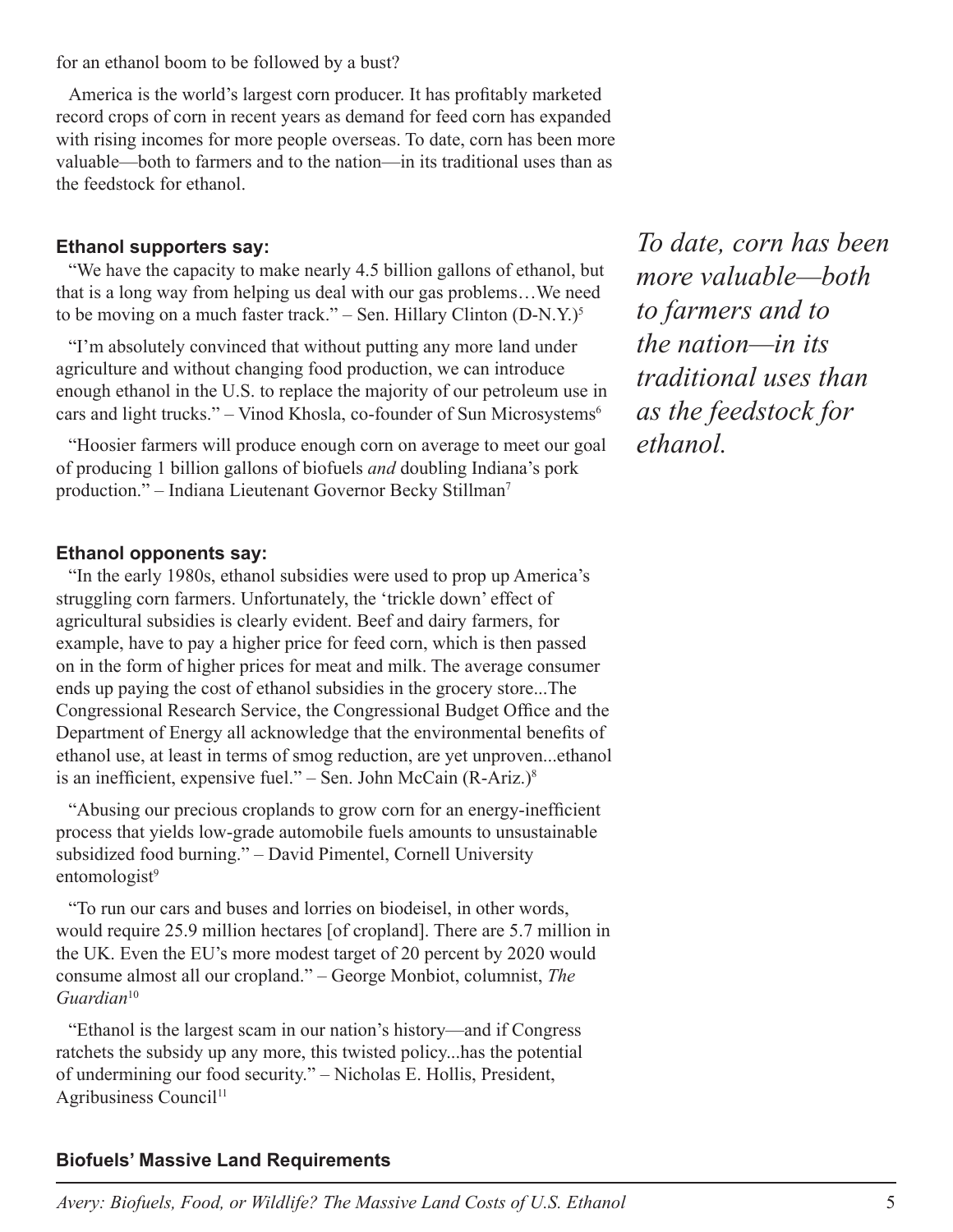*Ethanol yields 35 percent less energy per gallon than gasoline.*

The first intractable reality about corn ethanol is that it takes enormous amounts of land to produce in any significant amount. U.S. gasoline consumption was 134 billion gallons in 2003.12 It would take more than 546 million acres of U.S. farmland to replace all of our current gasoline use with corn ethanol.

In 2002 a panel of top U.S. energy experts, writing in the journal *Science*, noted that current global power use is 12 trillion watt-hours per year, with 85 percent of it coming from fossil fuels. The panel concluded that replacing those fossil fuels with biomass energy would require planting as much additional land as is already planted on the entire planet.<sup>13</sup>

America's corn fields produce the equivalent of a meager 244 gallons of gasoline per acre per year. The U.S. Department of Agriculture (USDA) says that each bushel of corn is now producing about 2.7 gallons of the fuel, and U.S. corn crops have averaged 138 bushels per acre over the past decade, for an average per-acre yield of about 375 gallons of ethanol.<sup>14</sup> Moreover, gasoline contains 116,030 BTUs/gallon, compared to ethanol's 76,330 BTUs/gallon—in other words, ethanol yields 35 percent less energy per gallon than gasoline.<sup>15</sup>

Total U.S. crop plantings have recently been about 440 million acres and that land has produced all our food and fiber, plus a multi-billiondollar annual profit from farm exports. Ethanol byproducts—distillers, dried grains, and corn oil—offer only one-third of the feed energy that was in the corn when it entered the ethanol plants.<sup>16</sup>

As the final nail in the policy coffin, corn ethanol delivers barely more energy than it takes to make it. The USDA's Dr. Hosein Shapouri estimates the net energy gain in corn ethanol at a tiny 25 percent. Corn needs lots of nitrogen fertilizer, made with natural gas, and lots of fossil-derived pesticide protection. Then it needs fuel to heat the ethanol fermentation process.17 (Shapouri has more recently estimated a modestly higher net energy gain for corn, but that estimate relies on a higher credit for co-products that is not explained or justified.<sup>18</sup>)

Given the high fossil fuel inputs of the corn and processing, the United States needs to produce more than 5 gallons of ethanol to replace the fossil energy in one gallon of gasoline. The mandated 7.5 billion gallons of corn ethanol production in 2012 would thus reduce American fossil energy imports by only 56,000–75,000 barrels per day, or less than 0.5 percent.

Some activists, including Cornell Professor Emeritus David Pimentel, argue that corn ethanol is produced at an actual net energy *loss*. For an analogous example, take the case of soybeans. An acre of U.S. soybeans is worth only 52 gallons of biodiesel per year. Each soybean acre produces only 40 bushels of soybeans, or one-third the grain yield of corn.<sup>19</sup> Each bushel of soybeans produces 1.4 gallons of biodiesel, with 93 percent of diesel's energy.<sup>20</sup>

Projected world power requirements in 2052 will rise to a total of 22 to 42 trillion watt-hours, say the earlier cited *Science* authors. Producing this

6 *Avery: Biofuels, Food, or Wildlife? The Massive Land Costs of U.S. Ethanol*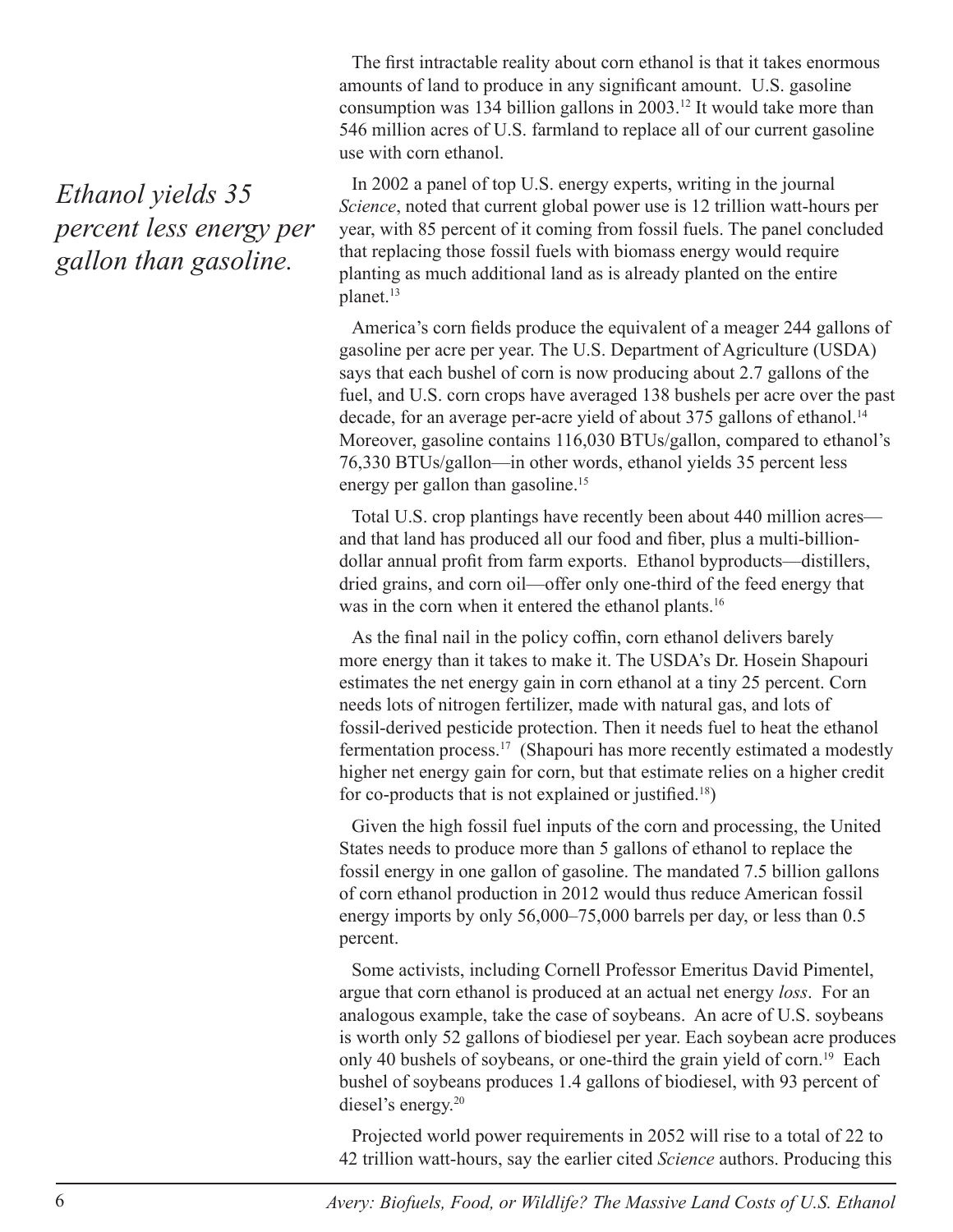from crops could require as much as 80 percent of the Earth's total land area—especially if they are grown without such fossil-energy products as nitrogen fertilizer and pesticides. Supposedly, we'd be energy-cropping the Gobi Desert, the Amazon River basin, and northern Siberia.

Only in Brazil is there a major, identifiable opportunity to expand cropland without massive risk of soil erosion and major forest loss. Yet massive forest clearing is hardly an effective anti-greenhouse strategy, whether the forests lost are in Brazil or in Washington State. And even Brazil's large tracts of underused acid savannah land would be overwhelmed by any major global effort to substitute biofuels for petroleum.

#### **Food Demands on World Farmland to Redouble by 2050**

The second intractable reality of biofuels is that the world's food and feed demand is set to more than double by 2050. That means that good cropland will become very scarce around the world. Human society is already farming about 37 percent of the global land area, and already using almost all of the good-quality land.21 Additional farmland will have to come at the expense of forest and wild species, and is likely to incur heavy penalties in terms of soil erosion, drought risks, and endangered wild species.

The world's human population—now 6.3 billion—will peak at between 8 and 9 billion around 2040, based on the United Nations Population Division's Medium Variant.<sup>22</sup> That still means a 25 to 40 percent increase in people eating meals.

In addition, most of the 8 to 9 billion people in 2050 will probably be able to afford high-quality diets. The World Bank expects global GDP will nearly triple, in constant dollars, by 2050.<sup>23</sup> Billions of additional people will be able to afford meat, milk, and varied fresh fruits and vegetables. These foods take more farming resources than diets based on corn, beans, rice, or cabbage.

The Hudson Institute projects world meat demand to increase by 135 percent by 2050, as per capita incomes rise by 180 percent, driving a per capita meat consumption increase of 68 percent. 24 These high-quality protein calories will demand massive increases in feed crops—primarily the corn and oilseeds that are also the key biofuel feedstocks for nontropical countries.

There will even be a pet factor in the cropland equation. Dog and cat populations are rising rapidly virtually everywhere that incomes are rising. If China has as many pet cats and dogs per capita in the future as Americans do today, that will mean raising food for an additional 500 million non-vegetarian animals, in just one country. Many people who can afford pets dote on them almost as intensely as parents dote on their children. No politician dares to stand between pet owners and their pets' favorite foods.

*Given the high fossil fuel inputs of the corn and processing, the United States needs to produce more than 5 gallons of ethanol to replace the fossil energy in one gallon of gasoline.*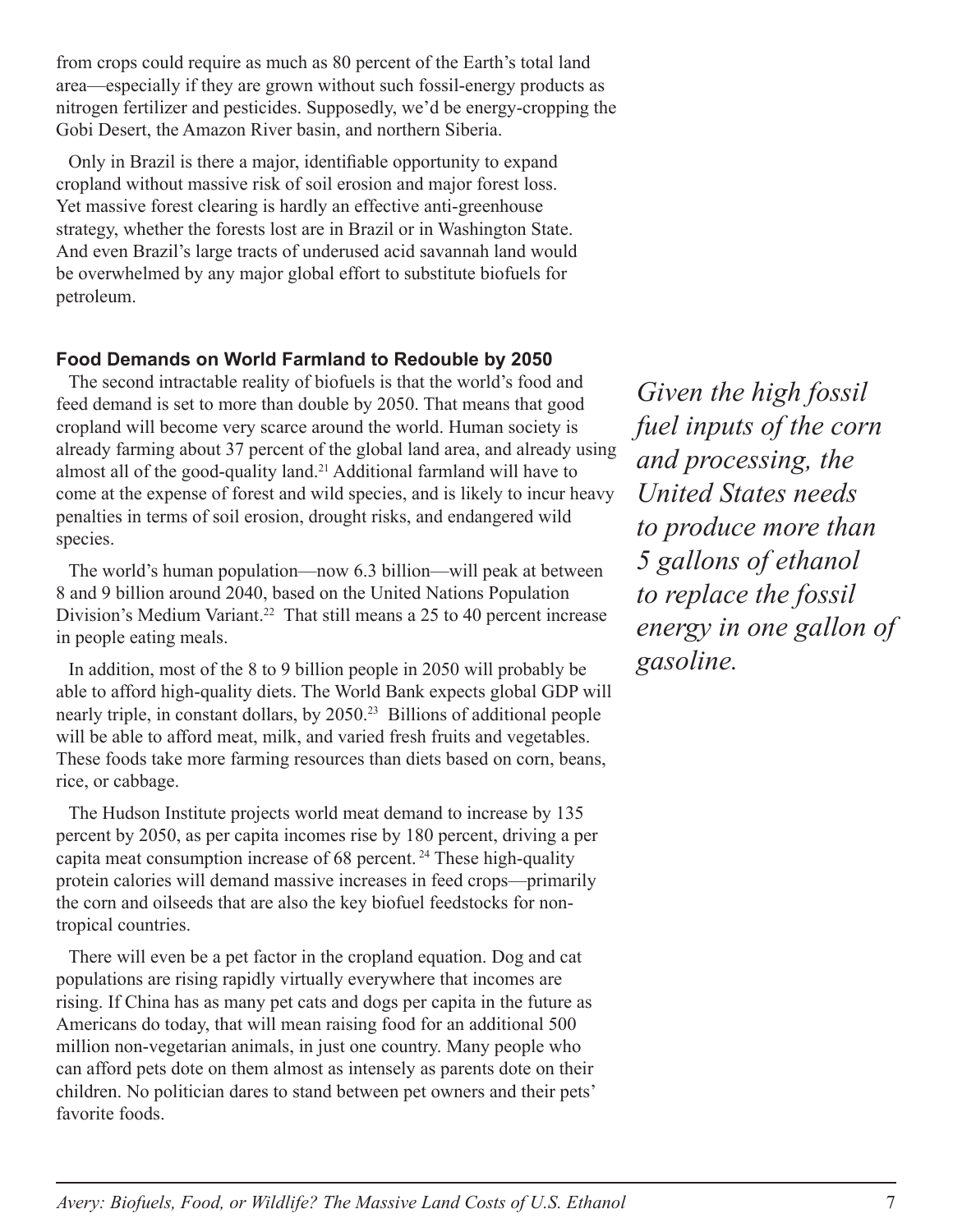Thus, the real conflict over cropland in the  $21<sup>st</sup>$  century will set people's desire for biofuels against their altruistic desire that all the children on the planet be well-nourished—and their own desires for hamburgers, fresh raspberries, and filling Fluffy's food dish. These will all add pressure to clear more of the world's forests for cropland.

#### **The Ethics of Burning Food as Auto Fuel**

The world's cropland resources seem totally inadequate to the vast size of the energy challenge. We would effectively be burning food as auto fuel in a world that is not fully well fed now, and whose food demand will more than double in the next 40 years.

The traditional human priorities on use of good cropland start with food. Famine, after all, is a human society's ultimate failure. Tightening the world's food supply by diverting major quantities of its grain stocks into fuels will drive up the prices of all food. This will inevitably hit hardest at the poorest people in the world's food-shortage regions. This would not be ethical even if there were no other sources of energy.

The second priority on land use has gone to producing high-quality protein, for much the same reasons that producing adequate food is the top priority. Children grow taller and stronger, and learn more quickly, if they have high-quality animal protein, and its key micronutrients such as iron and zinc. Children who eat livestock products do not go blind due to Vitamin A deficiency. (The world has never had large numbers of voluntary vegans who eat no livestock products. Even the vast majority of the world's vegetarians consume large quantities of milk, dairy products, and eggs, all of which require nearly as many farming resources per calorie as meat.)

Fuel has ranked a poor third in terms of cropland use. Biofuels are unlikely to keep a high priority as it becomes clear that they compete with good farmland's other important uses: combating hunger, saving forests for wildlife, and providing high-quality protein for kids.

#### **The Ethics of Displacing Wild Species for Auto Fuel**

*"Until he extends the circle of his compassion to all living things, man*  will not himself find peace." – Albert Schweitzer<sup>25</sup>

Land too poor to farm has contained virtually all of the world's wildlife species from time immemorial. The world's best cropland never had many wild species. The best-quality land has typically had large numbers of only a few wild species, such as the bison and prairie dogs of the American Great Plains and the kangaroos of the Australian grasslands.

In sharp contrast, a national park in the Peruvian Amazon contains more than 1,300 plant species, 332 bird species, 131 species of amphibians and reptiles, 70 different species of non-flying mammals, plus thousands of species of bats, flying squirrels, and insects! <sup>26</sup> A few square miles of tropical forests may contain more above-ground species than all of North America. Expanding fuel crops onto poorer-quality land is likely

*Land too poor to farm has contained virtually all of the world's wildlife species from time immemorial. The world's best cropland never had many wild species.*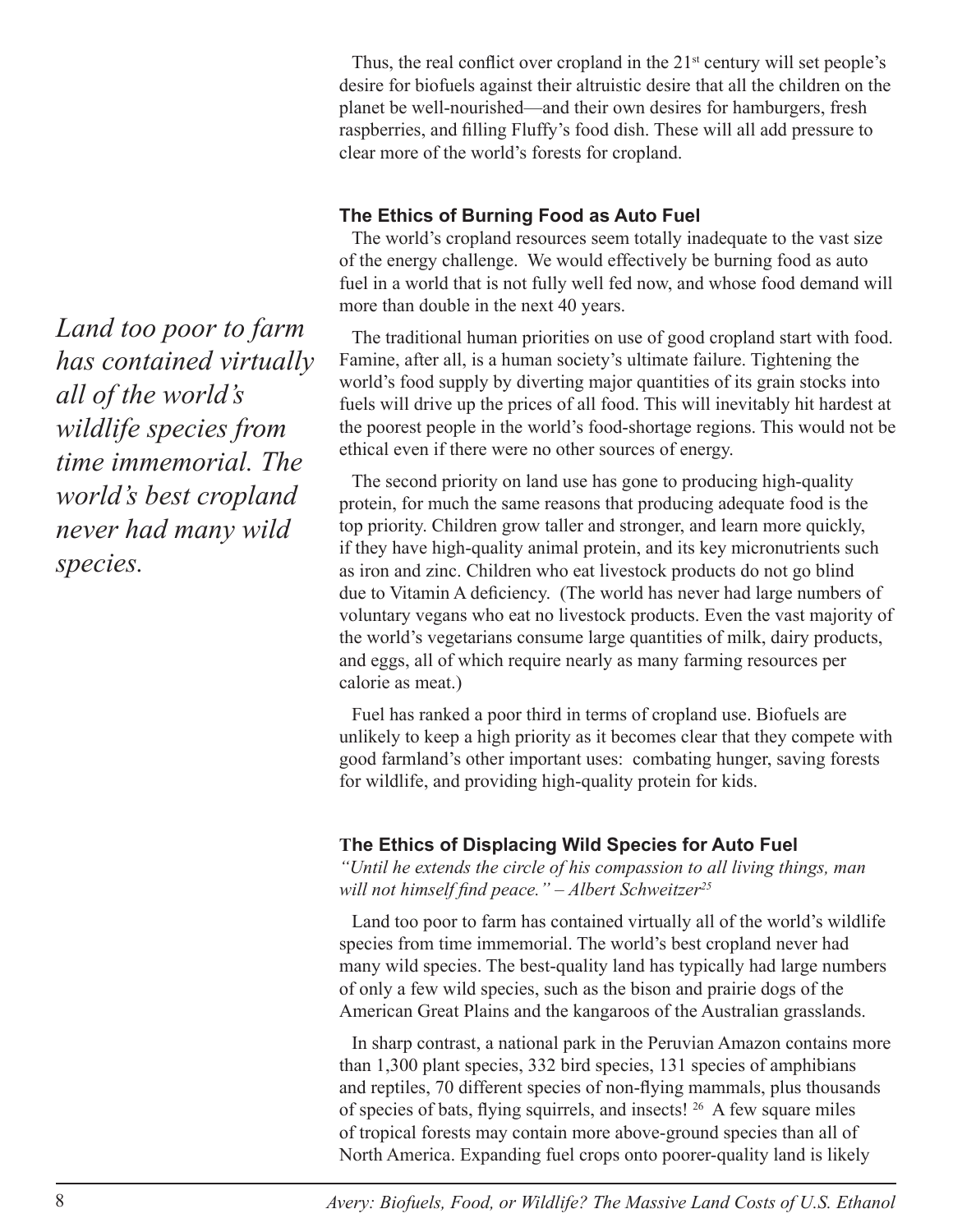to exact a high price in terms of wild species displaced or lost. This will be especially true in the tropical forests of places like India and Indonesia, where livestock product demand is rising rapidly. As Michael Huston, ecologist at the Oak Ridge National Laboratory and author of *Biological Diversity,* told a Hudson Institute farm policy conference in 1995:

"Fortunately for both humans and nature, the world's best soils support the most productive agriculture, but relatively low biodiversity. The world's poorer soils are terrible for crop production, but harbor our largest reservoir of wild plant species and their genes. There is no inherent conflict between sustainable farming and biodiversity and conservation, at least on a global basis...Nothing is more important for world biodiversity preservation than for American agricultural policymakers to understand their environmental imperative—to use America's unique soil resources and agricultural potential as fully as sustainably possible to feed the hungry populations of the world, particularly those on the poor soils of tropical countries." 27

Already, environmental pressure groups are raising red flags about the land costs of fuel from crops. At a recent conference in Europe, three environmental organizations—Birdlife International, European Environmental Bureau, and Transport & Environment— warned the European Commission that Europe had little land to be wasted on biofuels. The EU has announced a goal of replacing 5.75 percent of its fossil fuels with biofuels, but the environmental groups warned this could "consume" 14 to 27 percent of the region's farmland.<sup>28</sup>

"Europe must act now or biofuels could spell disaster for biodiversity worldwide…Already we are seeing European wildlife affected by biofuel production. The little bustard in France and the red kite in Germany are both examples of species being put in danger by the unmanaged conversion of land into biofuels production. The problems get even more serious when we consider the prospect of imports that are produced at the expense of the rainforest."

These groups specifically warn of imported palm oil produced on land cleared of species-rich tropical forest. They even want Europe to keep its current farmland set-aside measures, which date from the period of Europe's "farm surpluses." They argue that the set-aside land has become too crucial to the species of "the farmed landscape" to be sacrificed for tiny percentages of Europe's transport fuel requirements.

The European Environment Agency, in its report *How Much Bioenergy Can Europe Produce Without Harming the Environment?,* argues that large-scale production of biomass fuel from agriculture would put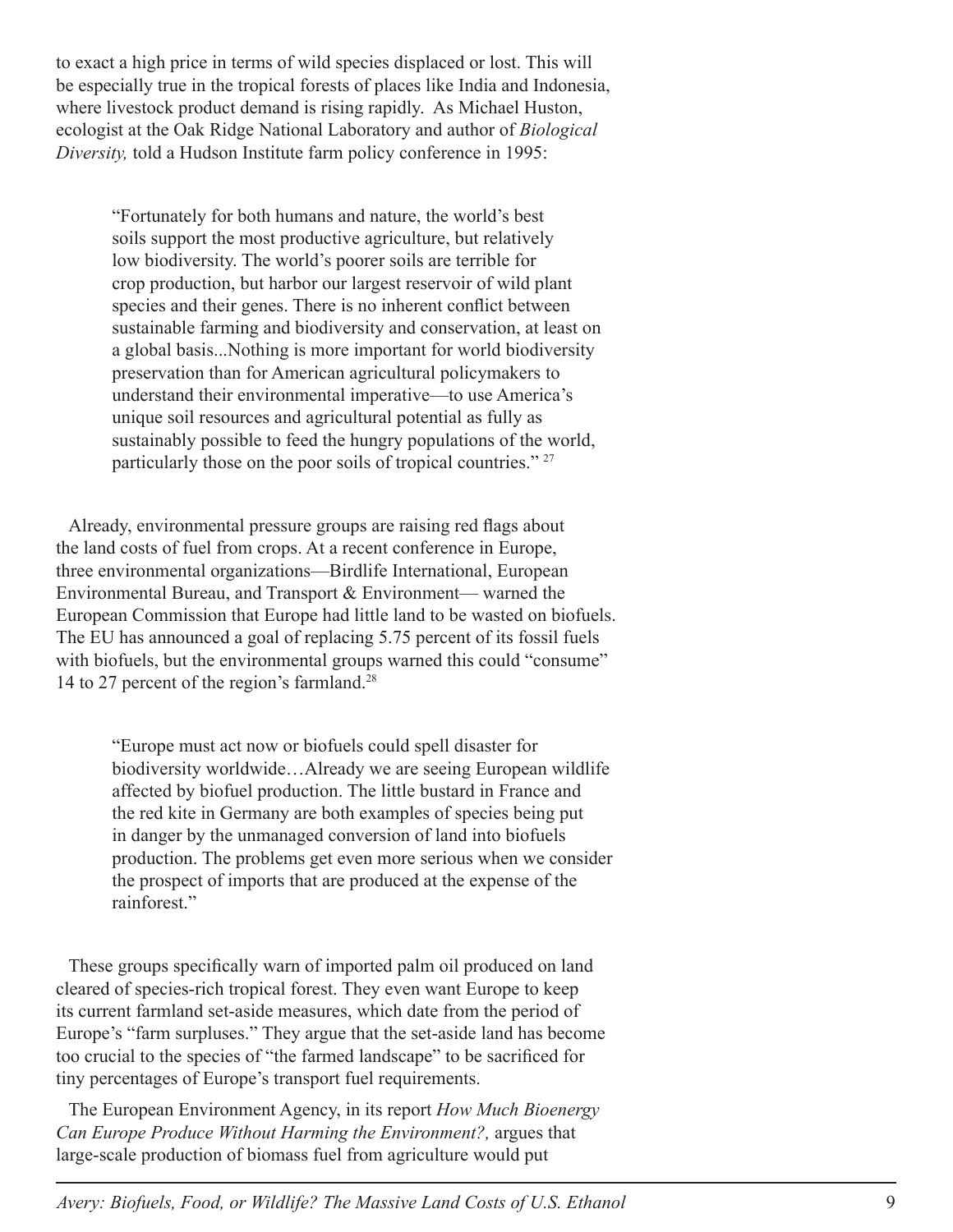additional pressure on farmland, starve soils, and use up scarce water.<sup>29</sup>

High-yield farming has so far preserved about 16 million square miles of global forests despite intense population and development pressures. It would be ironic in the extreme if our past success at growing corn for food should lead us into a massive bout of forest-clearing for high-cost auto fuel.

#### **Land Constraints on U.S. Corn and Soybeans**

America's total corn crop in 2005 was about 280 million metric tons, second only to the record 2004 crop of 300 million tons. In both those years, the U.S. produced about half of the world's corn crop, and an even higher percentage of its corn exports. However, a recent University of Minnesota study says that if *all* the current output of U.S. corn and soybeans were put into biofuels, it would replace only 12 percent of our gasoline demand and 6 percent of our diesel needs.<sup>30</sup>

Replacing 10 percent of U.S. gasoline with corn ethanol would require planting more than 55 million more acres of corn, on top of the 80 million acres of corn U.S. farmers are already planting. Where would we plant the additional corn? The only underused cropland in the U.S. is roughly 30 million acres of land enrolled in the Conservation Reserve—which is mostly too arid to grow corn.

Efforts to force-feed the U.S. corn ethanol industry are likely to trigger lots of forest clearing, but U.S forestland is of substantially poorer quality than its corn land. Our corn is grown on our best land, while our forests grow on our worst. Forest land is steeper, dryer, poorly drained, or somehow lacking—and therefore low-yielding. If the land quality of the cleared forests is only half as high as the quality of the current corn land, the additional land required to displace 10 percent of our gasoline with corn ethanol could total 110 million acres.

Privately owned forest on the farms of the nine major Corn Belt states totals only 80 million acres. Most of that is in the northern reaches of Minnesota, Wisconsin, and Michigan, which are too far north for corn to mature successfully. <sup>31</sup>

Planting the additional corn land without energy-intensive nitrogen fertilizers would require doubling the land requirements yet again—to a staggering 220 million acres. Much of that land would be used to "grow nitrogen" as cattle forage or green manure crops.

Some additional corn can be expected from the long-term trend of rising yields. U.S. corn production averaged 115 bushels per acre during 1986–1995 and 138 during 1996–2004.32 Unfortunately, the very high oil prices that have triggered the oil-ethanol crisis have increased farmers' costs for diesel fuel, fertilizer, and irrigation pumps. These costs are now suppressing high-yield corn production. Barring some unknown breakthrough in genetic engineering for corn, we can expect a slowing of the uptrend in corn yields.

Meanwhile, the amount of corn going into ethanol has risen from less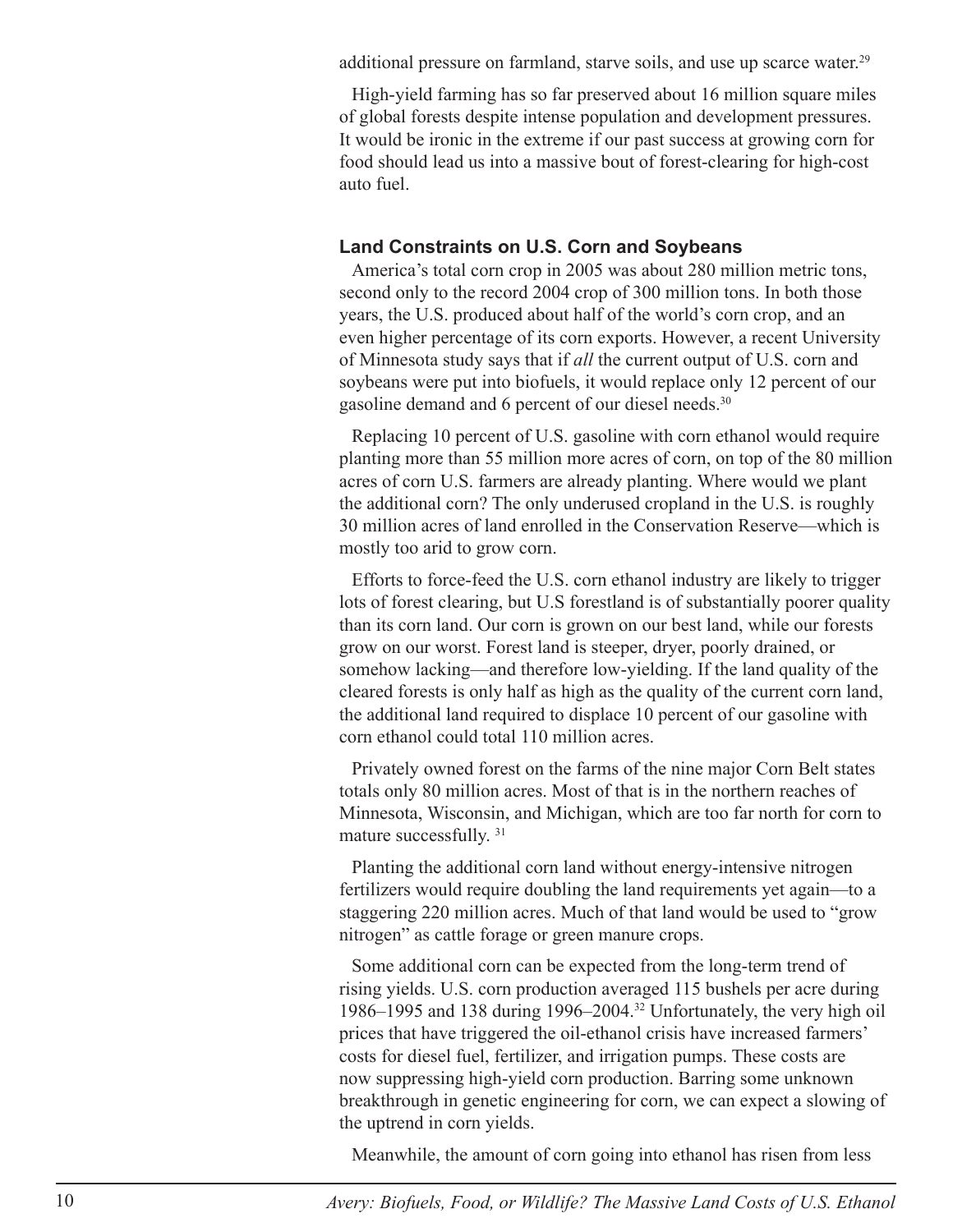than 500,000 bushels in 1995 to nearly 2 million bushels projected for 2006—that's 20 percent of the 2006 U.S. corn crop. Robert Wisner of Iowa State University warns that ethanol's percentage of U.S. corn is likely to double again by 2012. Each additional bushel of corn bid into the ethanol plants will drive up the price of corn—and that of food. The price of feed corn for U.S. livestock could rise by 60 to 70 percent over the next two years, warns Wisner.<sup>33</sup>

#### **Biofuels from Sugar, at What Cost?**

The U.S. can and does grow sugar, from both cane and beets, but only small amounts and only under heavy subsidy. Nearly half of the sugar cane is grown just upstream from the Florida Everglades, where environmentalists have long asserted that it poses an intolerable threat to the Everglades' vast and vulnerable ecosystem.<sup>34</sup> Sugar cane is also still grown in Hawaii, despite the ultra-high and rising land and labor costs there. The other half of the U.S. sugar cane crop is grown in Louisiana and Texas, where land pressures are lower, but not low enough to match cane costs in Brazil and other tropical countries.

The U.S. also has about 1.5 million acres of sugar beet, mostly grown in the Northwest and upper Midwest, including Michigan, Minnesota, North Dakota, and Idaho. Sugar beets are a far higher-cost source of sugar than sugar cane, due primarily to lack of tropical sunshine. No country grows sugar beets except to conserve foreign exchange—often at high cost—and placate its own farmers. Environmentally, beet sugar takes lots of irrigation water, fertilizer, and pesticides.

American sugar beets are typically grown on some of the finest cropland in the country, land that could produce high yields of various food and feed crops, including potatoes and corn. But sugar is grown, at nearly three times the cost of Brazilian cane sugar, only because of U.S. sugar price supports and tariffs.

U.S. sugar prices are roughly twice the world market level. American jobs in candy making have been driven offshore, and our soft drinks are sweetened with corn fructose instead of sugar, all because of America's already-high sugar support.

The world has no shortage of tropical land that can produce low-cost ethanol from sugar cane. Brazil alone says it could produce more than 500 million acres of it. Other countries, including Australia, the Dominican Republic, Guatemala and the Philippines, could also supply more sugar cane ethanol to the U.S. market if it were freed from its current 54-centper-gallon import tariff. These represent a broad array of non-Mideast energy sources.

U.S. corn growers should be exporting higher-value grain and meat, while U.S. sugar beet growers should produce more high-value irrigated crops. Foregoing American sugar cane would be a scant loss to the island of Hawaii, and a major environmental gain for Florida.

*U.S. sugar prices are roughly twice the world market level. American jobs in candy making have been driven offshore, and our soft drinks are sweetened with corn fructose instead of sugar, all because of America's alreadyhigh sugar support.*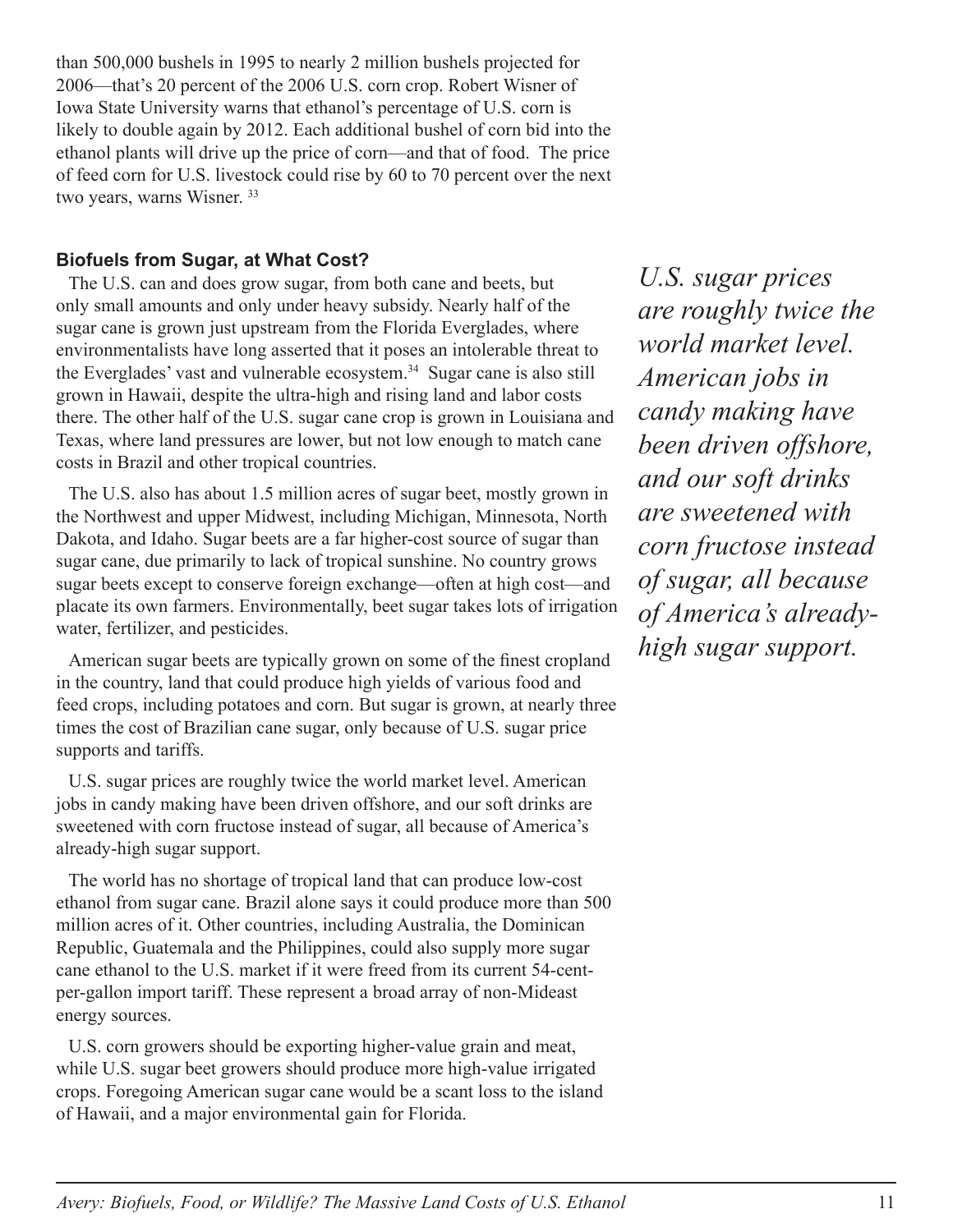#### **The Cost of U.S. vs Brazilian Ethanol**

Corn land that might cost \$2,500 an acre in the United States might be available in Brazil's Cerrados Plateau for \$100 per acre. The hourly cost of a Brazilian manufacturing worker was \$3.03 in 2005, compared with \$23.17 for a U.S. worker.<sup>35</sup>

U.S. corn's feedstock cost per gallon of ethanol was three times that of sugar cane's in 2004, according to F.O. Licht, the world's leading sugar analysts. They estimated U.S. feedstock costs at about 24 cents per liter, compared with Brazilian sugar at only about 8 cents per liter.<sup>36</sup> Licht noted that this may enable Brazil to produce ethanol for as little as 50 cents per gallon, which made ethanol competitive when crude oil rose above \$26 per barrel.<sup>37</sup> For U.S. ethanol, the processing subsidy alone imposes costs equal to \$32 per barrel oil.

Rising costs for diesel and nitrogen fertilizer have since sharply increased corn's disadvantage. Sugar cane needs only 57 lbs of nitrogen per acre, while corn needs 130 lbs per acre. Much of the corn crop is plowed annually, a fuel-intensive operation, while sugar cane can be regrown from its cut stalks for several years.

The ethanol push has recently begun to bid up the price of corn. The Chicago futures markets were bidding \$3 for a bushel in the summer of 2006, compared with only \$2 per bushel for Illinois farmers marketing their 2006 grain.<sup>38</sup> The market clearly recognized what many had been predicting for years, that ethanol was tightening the grain market.

The federal ethanol mandate also drives up gasoline prices at the pump for another intractable reason: Ethanol cannot be shipped from its Midwest production facilities to other regions by pipeline, because the hygroscopic fuel absorbs too much water when thus transported, and would then damage vehicle engines. It must be trucked. To reach California, the ethanol trucking costs alone represent 14 to 17 cents per gallon.39 Brazilian ethanol, by contrast, could be landed cheaply from tanker vessels at California ports.

The lack of paved roads and railroads that hampers corn and soybean crops grown on Brazil's far western frontier does not hamper its ethanol. The sugar industry has already built its infrastructure under the heavy subsidies that the Brazilian government provided for fuel alcohol in the 1970s and 80s.

The U.S. Department of Agriculture in early 2006 published a cost comparison of ethanol in Brazil, Europe and the U.S., *The Economic Feasibility of Ethanol Production from Sugar in the U.S. It showed:*<sup>40</sup>

#### **Ethanol Cost per Gallon (U.S.\$)**

|                   |      |                        |      | Brazil U.S. corn U.S. corn U.S. sugar U.S. sugar EU sugar |       |       |
|-------------------|------|------------------------|------|-----------------------------------------------------------|-------|-------|
|                   |      | Cane wet mill dry mill |      | cane                                                      | beets | beets |
| Feedstock         | 0.30 | 0.40                   | 0.53 | 1.48                                                      | 1.58  | 0.97  |
| Processing        | 0.51 | 0.63                   | 0.52 | 0.92                                                      | 0.77  | 1.92  |
| <b>Total Cost</b> | 0.81 | 1.03                   | 1.05 | 2.40                                                      | 2.35  | 2.89  |

12 *Avery: Biofuels, Food, or Wildlife? The Massive Land Costs of U.S. Ethanol*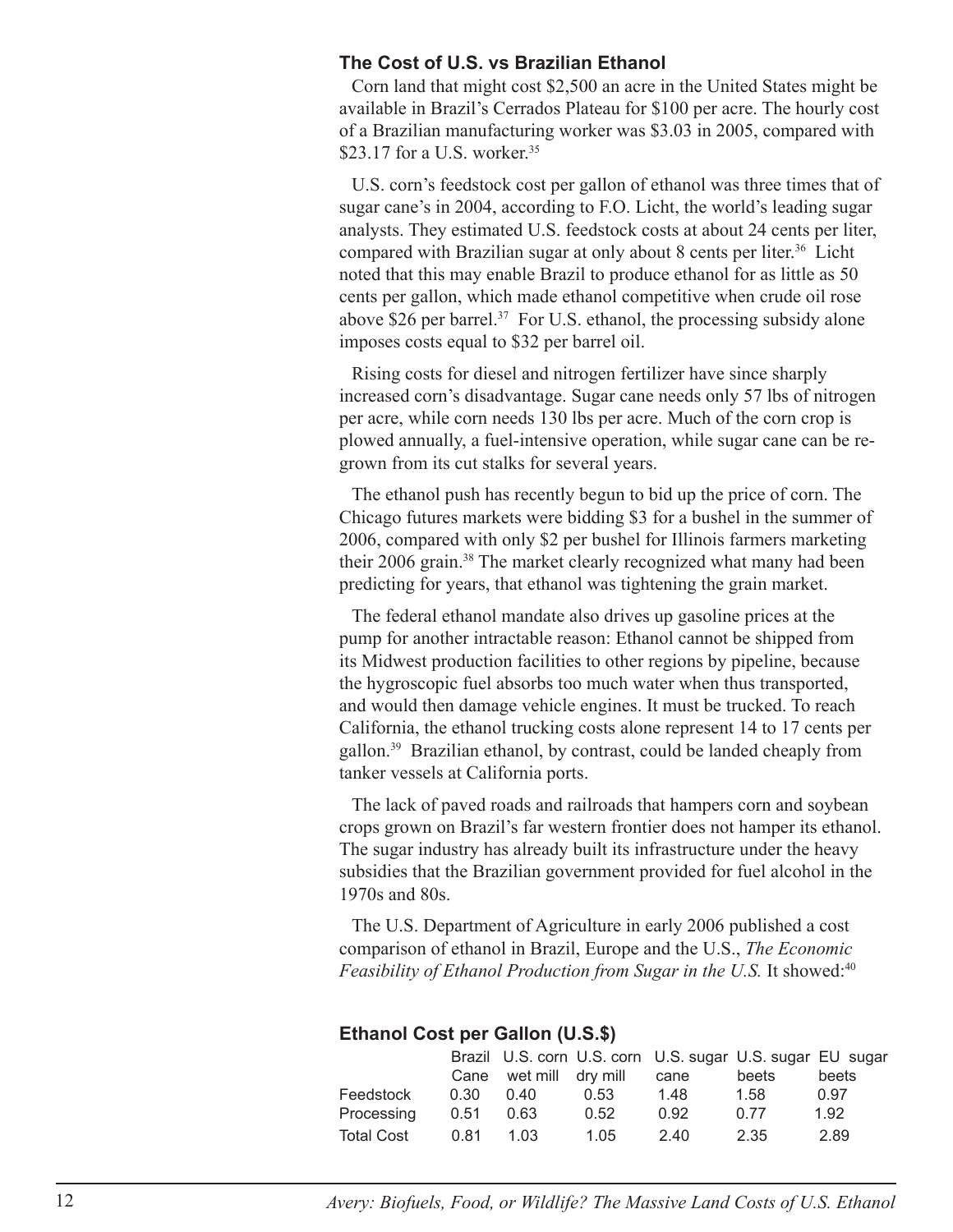The USDA estimates claim that U.S. sugar costs are more competitive with Brazil's than does Licht. However, the table makes it clear that U.S. sugar is already three times as costly an ethanol source as Brazilian sugar cane, and more than twice as expensive as U.S. corn, because America's sugar subsidies are even higher than its corn subsidies. The inescapable conclusion is that Brazilian sugar cane is—and will remain for the foreseeable future—a far more efficient source of auto fuel than U.S. corn or soybeans.

The sugar subsidy was originally justified for national security, after sugar rationing during World War I. With today's big corn sweetener industry, that justification is long gone. Today, there are strong ethical and environmental reasons not to allow the already generously subsidized and protected U.S. sugar industry to get any part of any ethanol subsidies. Instead, U.S. sugar tariffs and import quotas should be eliminated, so that Brazilian and Philippine ethanol could be imported to help tamp down high gasoline prices.

Nevertheless, U.S. sugar growers and their organizations are talking about ethanol as a new rationale for sugar subsidies continuing and expanding! One company is already planning Florida's first ethanol plant, near Tampa. The plant will begin operations by processing ethanol from Midwest corn imported by water. However, U.S. EnviroFuels President Bradley Krohn says he hopes to eventually make his fuel from sugar cane and other high-sugar crops better suited to Florida's climate.<sup>41</sup>

#### **How Did Brazil Achieve Biofuel Success?**

Brazil is the world's largest sugar producer and exporter. The country produces some 300 million tons of sugar cane per year on nearly 15 million acres of land. Roughly half of this is turned into ethanol—with the exact amount depending on oil prices. About 100,000 tons of sugar is exported—again, depending on world sugar prices.

Brazil's land abundance, and its savings on scarce foreign exchange make cane sugar ethanol a reasonable source for 12 to 15 percent of its net energy needs. Brazil values ethanol both for its contribution to energy independence and as an alternative market or "balance wheel" for its massive sugar industry in years when world sugar prices are low. More than one million workers are employed in the sugar industry, although at low wages.

After the oil shocks of the 1970s and early 1980s, Brazil was spending a huge proportion of its foreign exchange on imported oil. At the same time, the prices for its huge sugar crops had plummeted. The country's military government then decided that "national pride" demanded more energy independence. Government subsidies were offered to support the shift of the cane sugar from sweetener to fuel alcohol, and to the production of cars that could burn alcohol without corroding their engines or fuel systems.

The Licht paper credits Brazil with getting about 600 gallons of ethanol per acre from its sugar, while the U. S. gets about 345 gallons of ethanol

*U.S. sugar tariffs and import quotas should be eliminated, so that Brazilian and Philippine ethanol could be imported to help tamp down high gasoline prices.*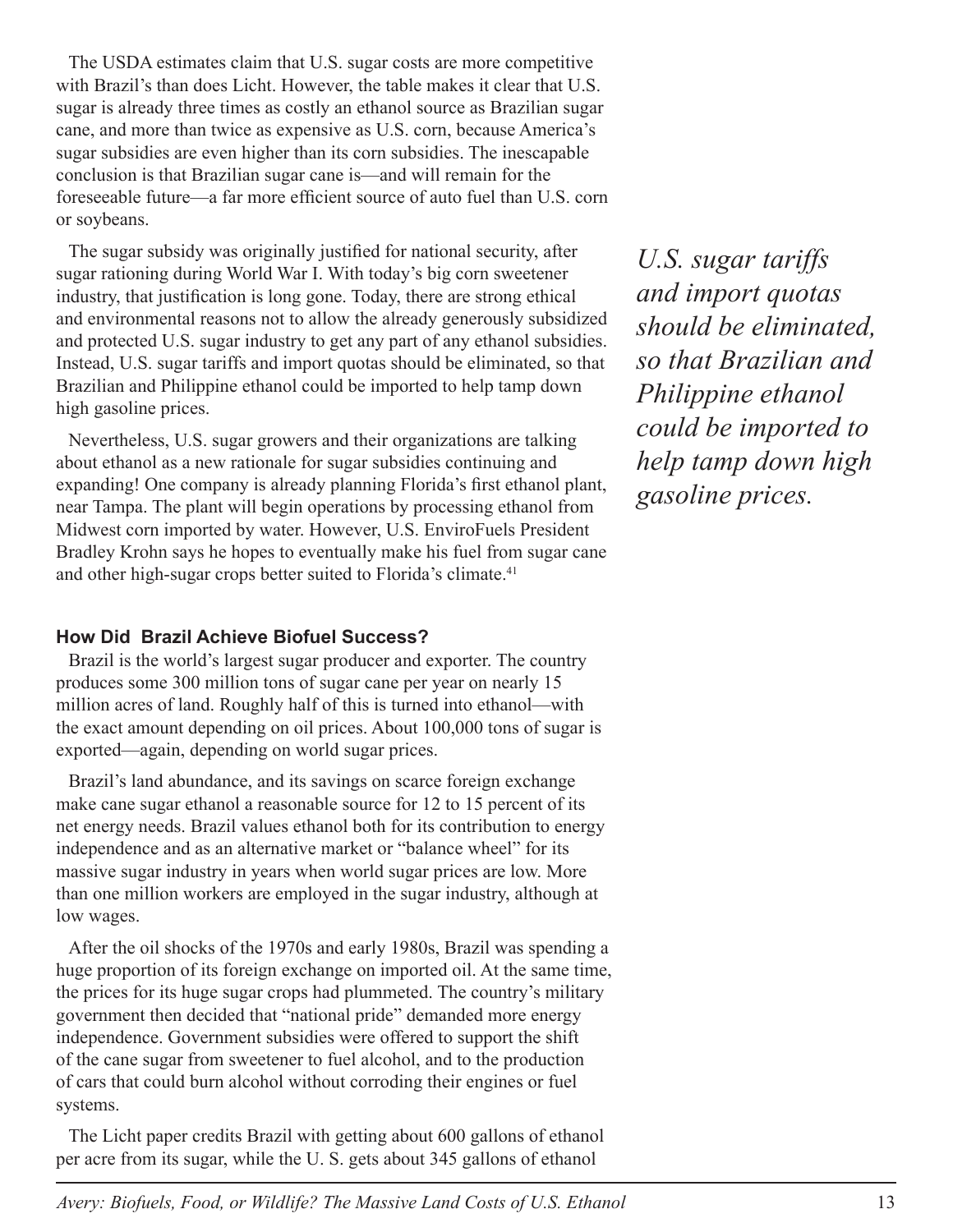per acre from its corn.<sup>42</sup> That's nearly a two-to-one advantage.

Brazil also powers its ethanol processing by burning the crushed stalks and leaves of the sugar cane itself. That means that its processing energy requires no additional input costs. Corn must be heated and fermented to produce ethanol, and the heat must come from a fossil fuel, such as coal or natural gas. That offsets most of the energy produced by the corn ethanol. A Brazilian study found that cane sugar ultimately produces 3.67 units of energy for each energy unit invested, while corn yields only 1.1 units. $43$ 

If the U.S. wants to divorce its energy sources from the unstable Middle East, it would make more sense to suspend the 54-cent-per-gallon import tariff on ethanol and buy its ethanol from Brazil. The ethanol import strategy is further supported by the fact that Brazil is the only country in the world with lots of good, underused cropland. Brazilian Agriculture Minister Luiz Fernando Furlan claims that the country could costeffectively grow sugar cane on 225 million acres of land.<sup>44</sup> Only its southern regions are too cool for the cane.

Brazil also has very large amounts of land available for its non-sugar crops. Brazilian researchers have recently discovered how to successfully and sustainably farm huge tracts of the vast acid-soil savannah on its central-western Cerrados Plateau. This land has historically been covered mostly with stunted brush and termites. Brazil's Cerrados ranks just about at the bottom of the world's biodiversity assets.

Brazil has perhaps 100 million acres of additional Cerrados land to clear for crops. (The Cerrados is *not* in the Amazon River basin, nor is it tropical forest. Confusion has sometimes arisen because much of it is in a Brazilian state named Amazonas.)

In addition, Brazil has more than 400 million acres of pastures that have no agronomic constraints for crop growing. The rest of the world's pastures are too dry, too rocky, too steep, or too wet for crops. 45

#### **The Glimmering Promise of Ethanol from Wastes**

In an old fairy tale, a dwarf named Rumpelstiltskin spun straw into gold. Can bioengineering make this fairy tale come true in the next 25 years?

The ethanol dream is to find ways of efficiently getting auto fuel from the world's high-cellulose biomass—corn stalks, wheat straw, crushed sugar cane stalks, and massive amounts of wood chips from forest trees and underbrush. The cellulose and lignin in these biowastes are the most abundant materials on Earth. But we currently lack the technology to turn any of them cost-effectively into liquid fuel.

The problem is that two-thirds of their dry mass is made up of cellulose and hemicellulose, which lock their simple sugars into tough, long-chain polysaccharides. Most of the other third of dry mass is lignin, a chemicalresistant substance that binds cellulose fibers together.

The current proposals are to make the long-chain sugars available for fermentation by pre-treating them with dilute acid, steam explosion,

*If the U.S. wants to divorce its energy sources from the unstable Middle East, it would make more sense to suspend the 54-cent-per-gallon import tariff on ethanol and buy its ethanol from Brazil.*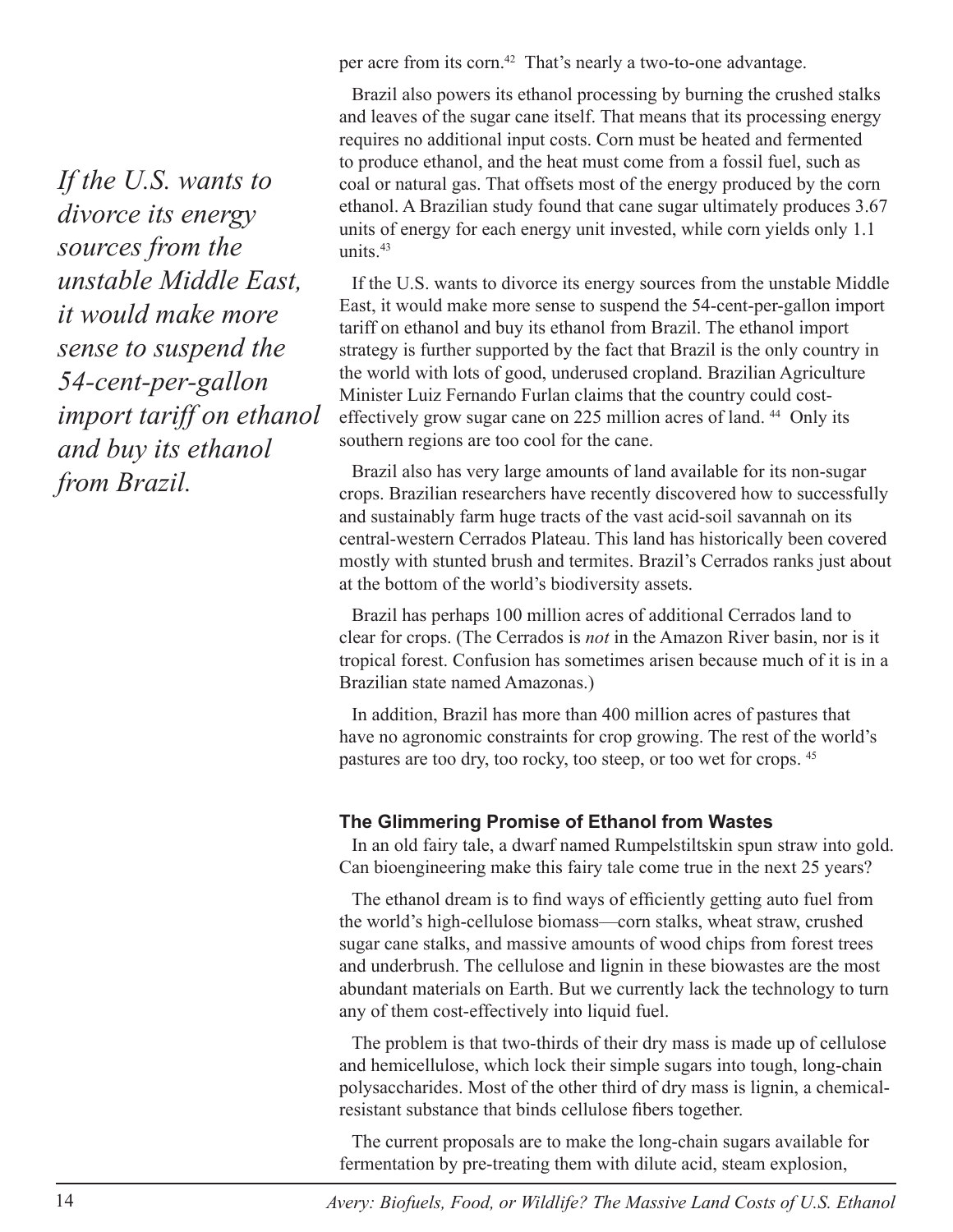ammonia fiber explosion, organic solvents and/or bioengineered bacteria. The leftover lignin is supposed to be separated and burned to provide the heat for the fermentation process.

Vinod Khosla, a co-founder of Sun Microsystems, is now betting that he can supply ethanol cheaply from the crushed stalks and leaves of Louisiana sugar cane. He has a full-scale commercial plant under construction, hoping that bioengineered E. coli can ferment the xylose—or "wood sugar"—that has previously defied fermentation. 46

President Bush is betting even more heavily on cellulosic ethanol, having set a goal of making it competitive within six years, and requesting \$150 million for it in the 2007 federal budget.

*The Wall Street Journal* reports that both Genencor and Novozymes Biotech have cut the fermentation enzyme cost for a gallon of ethanol from \$5 to less than 30 cents. But that still hasn't put cost-effective ethanol from cellulose within our grasp. 47

Nathanael Greene, who authored the report *Growing Energy* for the Natural Resources Defense Council (NRDC), says we could obtain enough energy to replace 100 billion gallons of gasoline per year from 114 million acres of switchgrass by 2050. All it will take, says NRDC, is another \$2 billion in federal research funding over the next 10 years. Maybe.

Reade Dechton of the Energy Futures Coalition, a bipartisan political group, says, "In the enzyme camp we have only scratched the surface of the potential of biotechnology to contribute to this area. We are at the very beginning of dramatic cost improvements."48 Energy Futures wants to convert America's current cotton and sugar subsidies to ethanol subsidies. That would replace a bad idea with a still-unworkable idea. Is that progress?

The reality is that we do not yet have the high-yield switchgrass varieties, the cost-effective pre-treatments, or the high-yield enzymes to convert simple sugars from the cellulosic feed stocks. We are still analyzing the guts of Costa Rican termites to find out how nature breaks down cellulose.

Optimists say we are likely to have such enzymes within five to 10 years. That argues for researching the enzymes, but it does not argue for building the ethanol plants before we know what biowastes we can turn into cellulosic ethanol, or where the biowastes are likely to be found.

Nor is it clear that federal research dollars are needed to reach the cellulosic dream. Oil at over \$70 a barrel has put stars in the eyes of everyone from venture capitalists like Khosla to the agribusiness giant Archer Daniels Midland, and from genetic researchers like the Joint Genome Institute to financiers like Goldman Sachs. *The Wall Street Journal* says that with the high oil prices in the summer of 2006, some of the existing corn ethanol plants generated 35 percent profits per year!

Private investors have already marshaled many millions of dollars to fund ethanol research and technology. Farm groups have come forth with their own dollars. The biotech industry is broadly searching for the cellulosic keys. These organizations move more quickly and directly than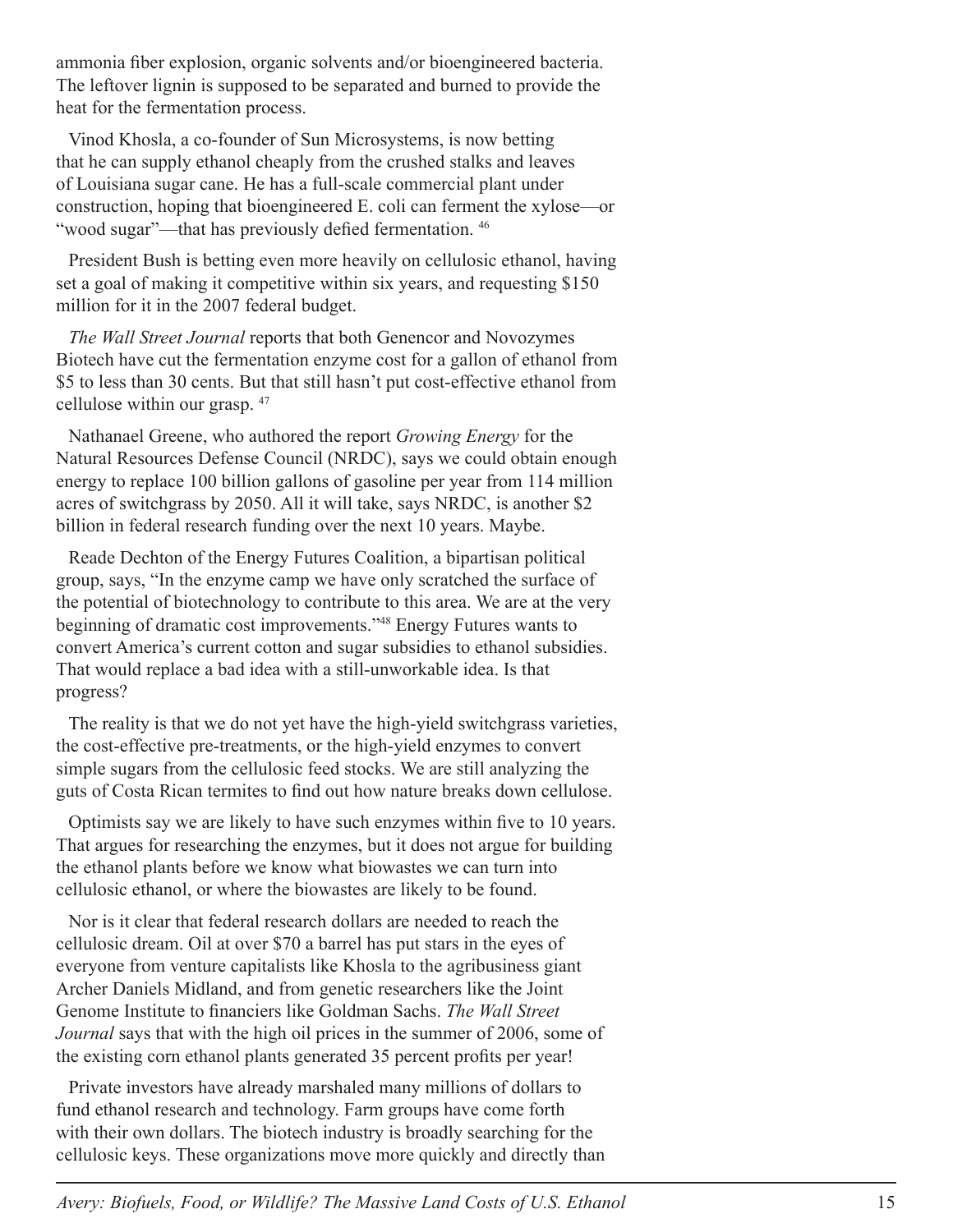do government programs, have fewer strings on their activities—and ultimately have a much higher degree of success.

The United States could gather more than a billion tons of biomass per year, and might displace as much as 30 percent of its petroleum use with biomass energy, according to a report by the U.S. Departments of Energy and Agriculture.49 The report is titled *Biomass as Feedstock for a Bioenergy and Bioproducts Industry: The Technical Feasibility of a Billion-ton Annual Supply—*which seems to indicate that the bureaucrats were tasked with ginning up a heroic number, an impression that seems borne out by the report's overly bold assumptions:

• **We will have cost-effective cellulosic ethanol, making ethanol from wood chips and corn stalks with genetically engineered enzymes.** We cannot yet make cellulosic ethanol cost-effectively, as earlier noted, and do not know when we might be able to do so.

• **There will be public approval for harvesting far more wood and wood wastes from nearly 700 million acres of our forests than we do today.** The report envisions logging 500 million acres of current timberland more heavily. It also envisions cutting brush and under-story biomass on 168 million acres of "other" forests too poor to qualify for logging now. The biomass project would amount to an industrial transformation of the nation's forest regions. Both sets of forests would need logging roads and infrastructure to support the biomass production. They would need a sizable number of local fuel distilleries to turn the biomass into liquid fuel, because the cost of hauling the biomass any long distance would be prohibitive.<sup>50</sup> Gathering the under-story biomass would reduce forest fire risks, but it would still be a very expensive and disruptive project.

• **We can have a 50 percent increase in crop yields.** This we also do not have.

• **We can gather all crop biomass not needed for no-till cropping, and all urban biomass refuse—almost regardless of collection costs.** This report only assesses whether we have the *technical ability*—as in power rakes, forklifts and trucks—to pick up biomass scattered widely around the countryside, not whether it would make sense—in either economic or national security terms—to gather it.

• **We will make ethanol from manure.** Manure is extremely heavy because of its high water content. Reducing the water content takes lots of heat—that is, energy. More importantly, the manure is almost certainly most valuable as organic fertilizer. It would make no sense to turn the nation's manure into high-cost ethanol, only to force the import of more natural gas for nitrogen fertilizer. Both the U.S. Department of Agriculture and the Environmental Protection Agency have long agreed that the U.S. has less than one-third of the organic nitrogen to maintain soil fertility levels.<sup>51</sup>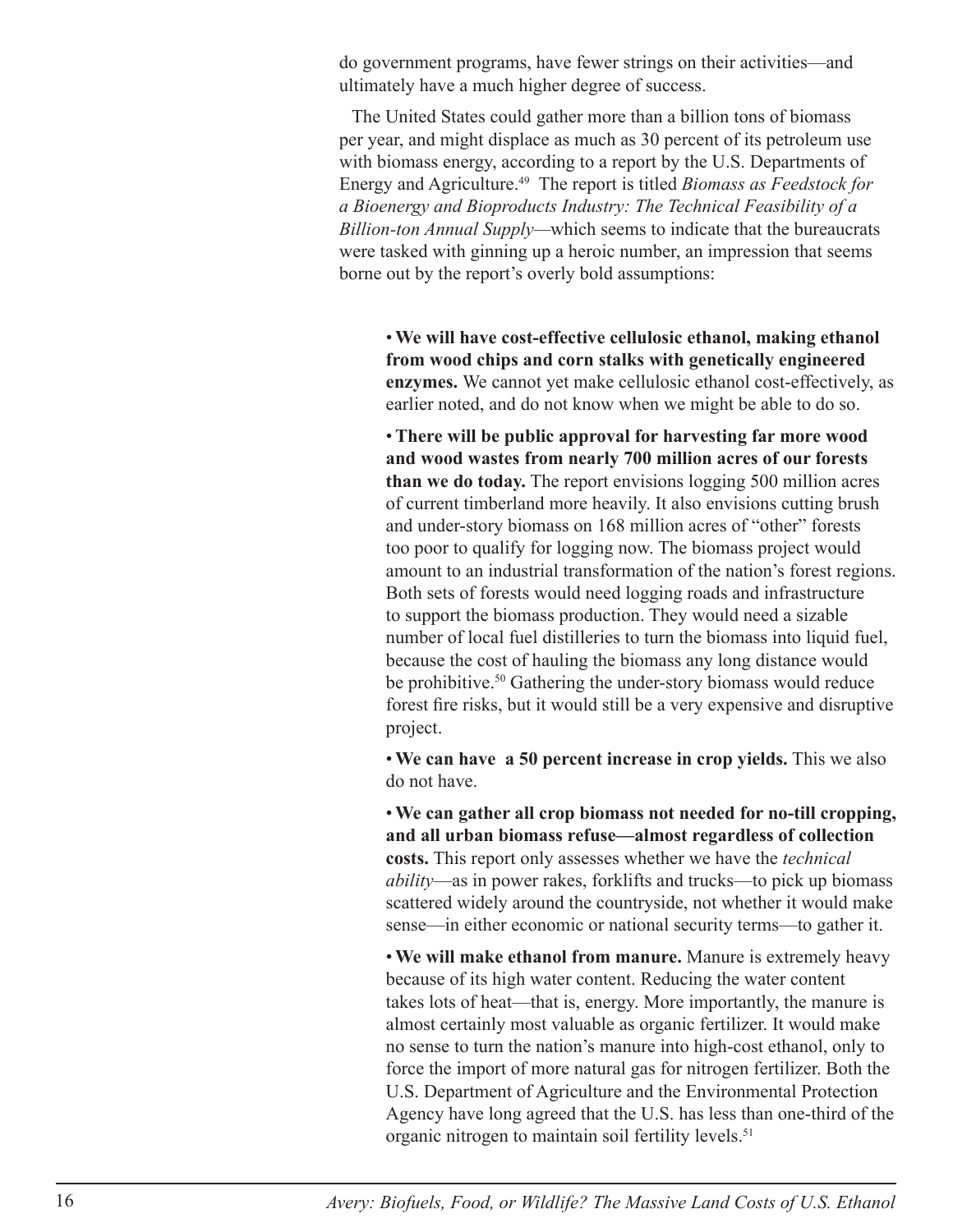The University of Manitoba's Vaclav Smil, a prominent agriculturist, notes that, "the [biofuels] prospect does not change radically by using crop residues to produce cellulosic ethanol: Only a part of these residues could be removed from fields in order to maintain key ecosystemic services of recycling organic matter and nitrogen, retaining moisture and preventing soil erosion."

Essentially, Smil is highlighting the soil-erosion, soil carbon, and moisture-retention benefits of crop residues staying on the crop fields. Crop residues are especially important for the highly praised system of low-till farming, which uses herbicides to control weeds instead of plowing and mechanical cultivation. Low-till reduces soil erosion by 50 to 95 percent, and often doubles the soil moisture available to the crop plants. However, it requires that billions of tons of crop residue be left on the soil surface (with no-till) or tilled into the top two or three inches of soil (in low-till) to work effectively. If farming sustainability requires that half the crop residue be left on the soil surface, the cost of collecting the other half could more than double.

Smil concludes that "proposals of massive biomass energy schemes are among the most regrettable examples of wishful thinking and ignorance of ecosystemic realities and necessities." 52

#### **What the Corn Growers Say**

The National Corn Growers Association (NCGA), on its website, says of the potential conflict between food and fuel: "The production of ethanol does not translate into less grain available for food, since farmers do not grow more or less corn based on ethanol production."53 This is a terribly misleading statement. Land producing corn for ethanol is producing no food grain, and far less feed for livestock or poultry. And if the ethanol distilleries offer high prices for corn, the farmers will grow more of it.

NCGA has produced a paper, *How Much Ethanol Can Come from Corn?*, that is also misleading. Its most egregious errors include:

•**Corn yields will rise rapidly.** Corn yields may rise, but the recent trend line would take nearly 35 years to raise U.S. corn yields by 50 percent! Even that assumes unknown strategies from biotechnology can maintain the recent upward trend despite rising costs for irrigation, fertilizer, and pesticides.

•**More acres will be shifted to corn.** More acres will be shifted to corn under the mandates of the U.S. Energy Act of 2005. However, NCGA does not point out that any additional corn land must come from other crops, or be taken from forestland.

•**The demand for corn is flat except for ethanol.** The demand for feedstuffs is not flat. World corn use rose from 511 million tons in 1992 to 623 million tons in 2002. Most of the increase went for livestock and poultry feed to meet rapidly rising overseas demand for more meat and milk, and the World's Bank's high projections of unprecedented economic growth indicate an even stronger growth in

*Land producing corn for ethanol is producing no food grain, and far less feed for livestock or poultry.*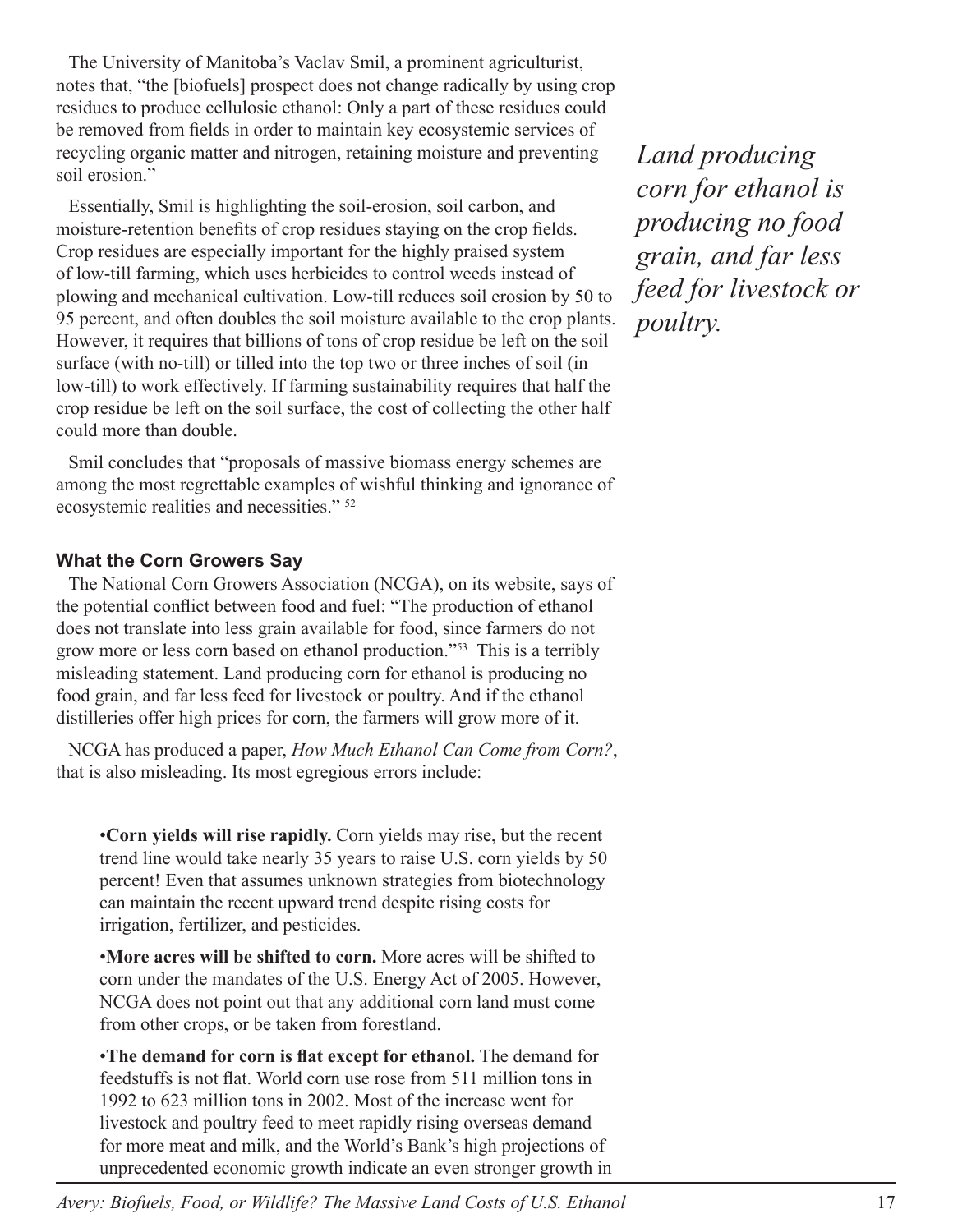demand over the coming decades. Farm trade barriers have limited U.S. corn exports to many land-short countries, including China and India. The Doha Trade Round has attempted to liberalize farm trade. In opposition, NCGA, emboldened by ethanol subsidies, has lent its political support to keeping U.S. corn and sugar subsidies instead of supporting farm trade reform.

•**The livestock will eat more ethanol by-products.** Distilled dried grains (DDGS) from ethanol plants will indeed supply an increasing portion of the feed market, but DDGS has only one-third the feed value of corn.

Cargill, one of the world's largest ethanol processors, says biofuels conflict with feeding people. Archer Daniels Midland, an even bigger ethanol processor, says they do not.<sup>54</sup>

#### **Markets vs. Mandates**

Remember that the United States has been down the federal energy mandate road before, and the experience was neither successful nor pleasant.

In the early 1970s, the U.S. had oil import quotas, which were designed to maintain a vigorous domestic oil industry. Critics charged that the oil import limits amounted to a "burn our own oil first" policy. As oil and gas became more difficult to find in the lower 48 states, the pressure for more imports mounted, and the quotas were lifted. By the late 1970s, the OPEC oilexporters' cartel was formed. Over the next decade, the cartel and Middle East conflicts had raised oil prices from \$6 to more than \$70 a barrel—a price far higher in real terms than the 2006 oil price surge has reached.

America responded with price controls on "old oil"—that is, oil found before 1974—that were designed to encourage more domestic oil exploration. Instead, the controls fostered the withdrawal of "old oil" from the market, a price spike in "new oil"—and gasoline rationing. Americans sat in long lines at gas stations while artificially restricted supplies led to shortages.

America also wasted tens of billions of dollars and years of frustration trying to create "synfuels" and a shale oil industry through federal mandates. The result was a set of expensive and useless facilities and a series of half-built towns near the oil shale deposits of the Rocky Mountains.

Some critics say that the U.S. nuclear power industry expanded too rapidly during this period, based on power plant designs that were essentially designed for nuclear submarines rather than land-based safety. They suggest that nuclear power got a black eye as a result, and point to the standardized nuclear power plants that have been quietly supplying about 75 percent of France's electricity for decades.55

Nor is there any likelihood of the federal government providing a silver bullet that can quickly and cheaply provide low-cost energy security. Energy systems are now so big and so capital-intensive that they cannot shift very rapidly.

*America wasted tens of billions of dollars and years of frustration trying to create "synfuels" and a shale oil industry through federal mandates. The result was a set of expensive and useless facilities and a series of half-built towns near the oil shale deposits of the Rocky Mountains.*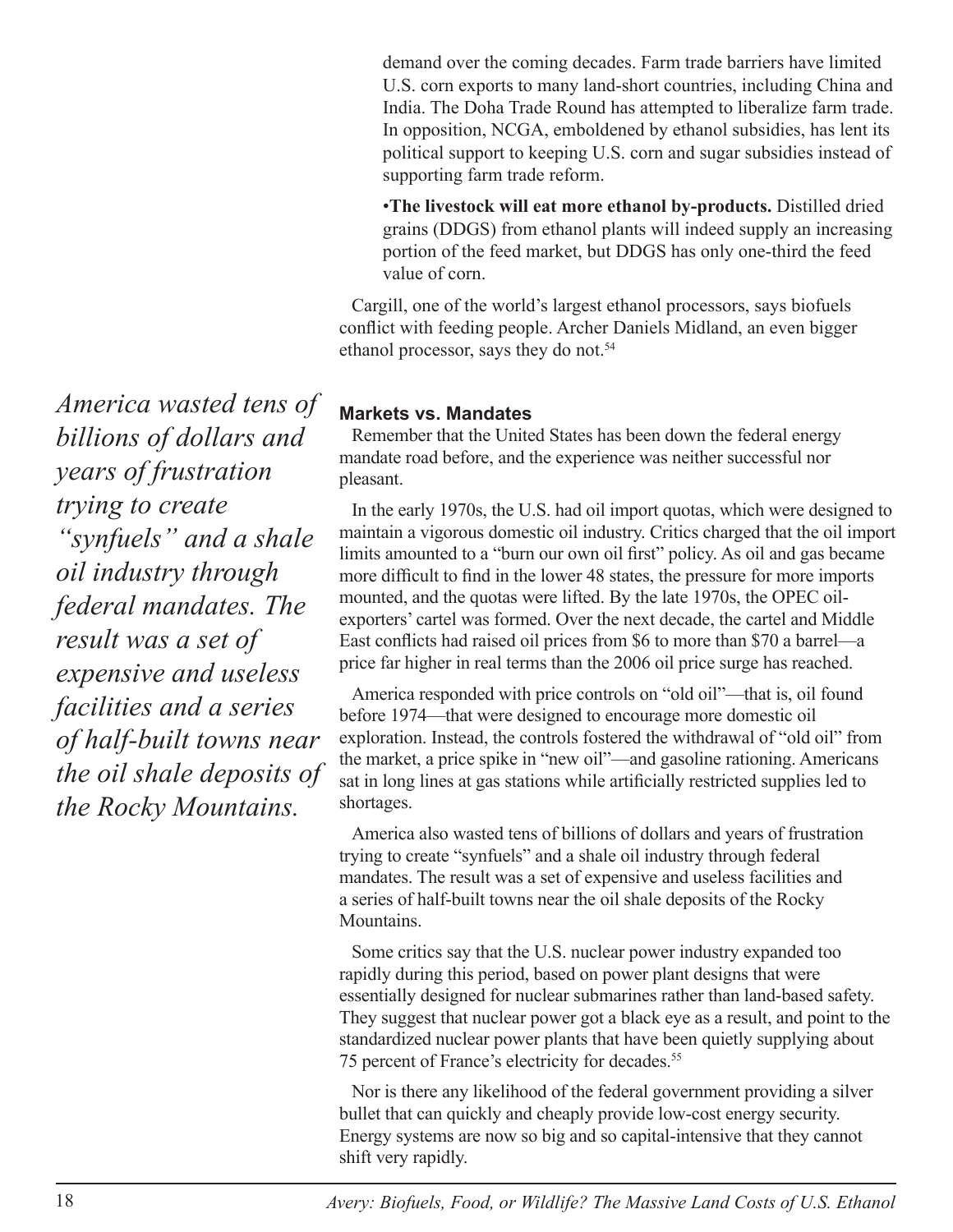#### **Protecting the Future for U.S. Farmers**

American corn farmers' recent profits are documented by their rising farmland values. Corn Belt cropland rose by a robust 7.8 percent annually between 2001 and 2005, with only modest demand from ethanol plants.<sup>56</sup>

However, U.S. farmers have been demanding for decades the opportunity to export their food and feed to meet the rapidly-growing demand for grain and livestock products in densely populated Asian countries. Asian cities' populations are expanding; the demand for meat, milk and other highquality foods is soaring; and most Asian countries lack the land and water to cost-effectively produce their own dietary upgrades. A doubling of U.S. farm exports from their recent level of about \$60 billion per year seems possible.

Yet American farm exports have been blocked by the farm subsidies of the European Union (EU)—and to a lesser extent by the farm subsidies of the U.S. itself. Rich-country farm subsidies foster resentment and import tariffs in potential overseas markets. The EU has permitted virtually no competitive farm imports, and has depressed world prices by dumping huge quantities of subsidized farm surpluses. America's big direct payments to its farmers have insulated them from the impacts of overproduction and low export prices, especially in such commodities as cotton.

Globally, the average tariff on nonfarm products has dropped from about 40 percent to 4 percent since 1948, under the World Trade Organization (WTO) and its predecessor General Agreement on Tariffs and Trade. However, the U.S. Trade Representative's office still estimates the average tariff on farm products at 65 percent. Moreover, huge chunks of farm market demand are simply barred to imports in such countries as China and India.

With the "renewable fuels initiative," American farmers will simply not have enough land to supply much of the growing Asian demand for meat and feed. Thus, U.S. corn farmers will be supplying the less valuable part of the corn market, the ethanol distilleries. Farmers will become even more dependent on the federal treasury—which will lead them to lobby for increased federal payments in future years.

Congress is ill-equipped to resist any new farm subsidies that the urban public will accept. At least half of the Senate is elected in Midwest states where the tiny "farm vote" is a swing factor. Neither party is willing to risk losing either chamber of Congress or the White House to a few unhappy farmers who can be bought off with a few more billions of somebody else's tax dollars.

Now U.S. sugar producers are jumping onto the ethanol bandwagon with the corn farmers. The prospect is for large and permanently escalating U.S. ethanol subsidies that will contribute very little to U.S. energy independence.

American farmers have not only the world's largest tracts of good cropland, but also the world's best network of farm-to-market roads, rail connections, and processing facilities, along with an unmatchable set of rivers linking its farms and overseas markets.

*With the "renewable fuels initiative," American farmers will simply not have enough land to supply much of the growing Asian demand for meat and feed.*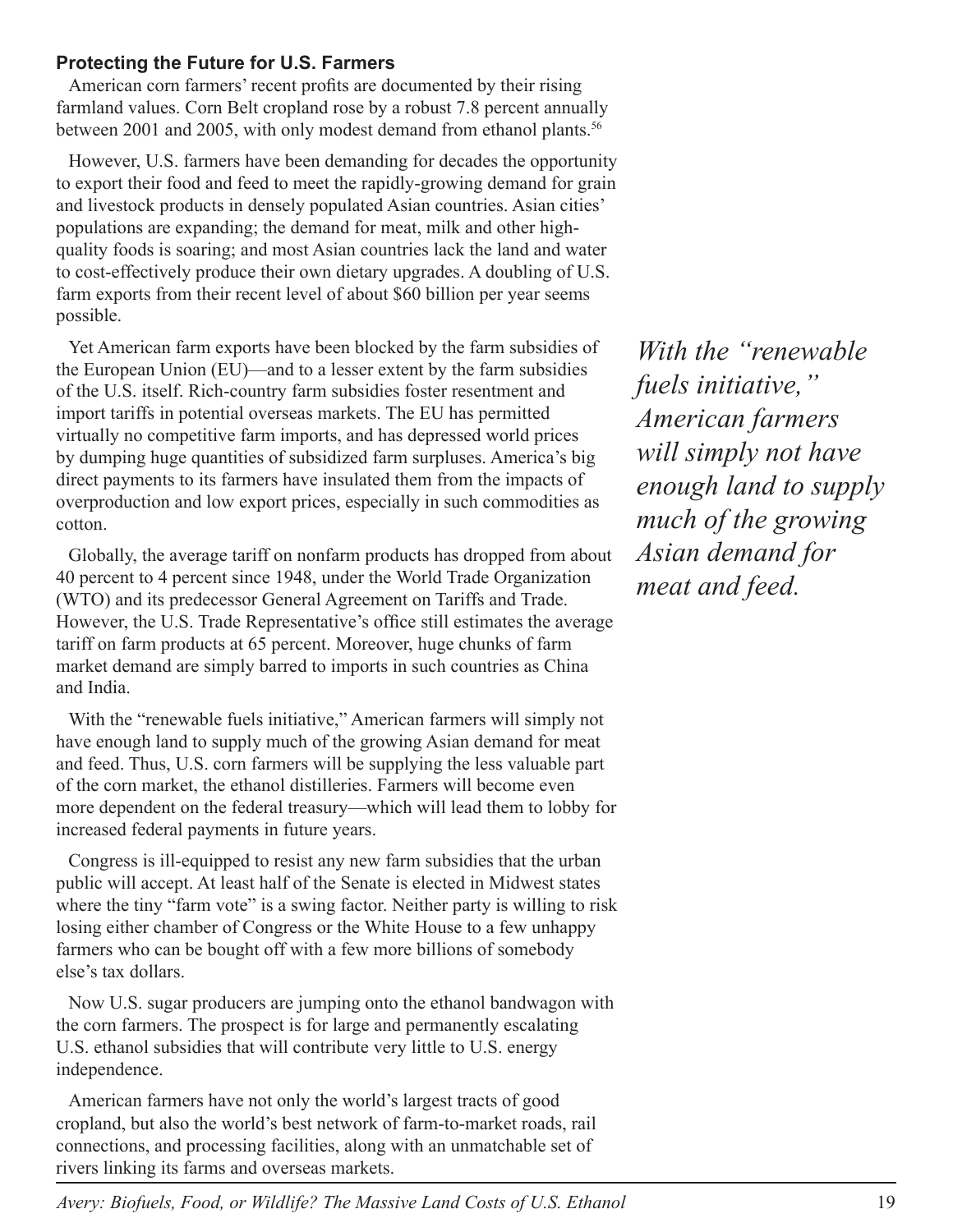Brazil today has the land and labor to export more food and feed, but it lacks the sophisticated roads, rails, and processing facilities to costeffectively get its crops to markets. Brazilian farmers in the Cerrados are trying to compete by hauling truckloads of soybeans 400 miles more through clouds of dust and seas of hub-deep mud.

As American agriculture shifts toward subsidized ethanol, however, the profitable expansion of corn and soybean exports to Asia will be supplied by Brazilian farmers. America's ethanol subsidies will underwrite Brazilian farmers' road improvements and hand them the export markets of the farming future.

America's ethanol mandates will leave U.S. corn growers with only the subsidized market for corn ethanol. When, and if, cellulosic ethanol succeeds, it will destroy the corn farmers' investments in ethanol. Cornproducing regions, such as Illinois, would lose out to switchgrass from Kansas or wood chips from Mississippi and Idaho. Switchgrass is too bulky to be hauled from the Great Plains to Corn Belt ethanol plants. Wood chips are too bulky to be cost-effectively hauled from the fastgrowing pine forests of Mississippi to Illinois.

The stage is set for a classic boom-bust cycle in Corn Belt ethanol. Some 40 percent of the current ethanol capacity may be farmer-owned, and current high oil prices may well stimulate rapid further farmer investments in ethanol processing expansion. A farmer-owned corn ethanol plant producing a modest-but-efficient 40 million gallons per year might well cost \$60 million to build.<sup>57</sup>

American farmers have become enthralled with federal subsidies again. They have lost all eagerness for the farm trade liberalization that would offer them the strongest income gains over the next 50 years, as food and feed demand expand along with overseas population and income growth.

Encouraged by the prospect of ethanol subsidies, the powerful American Farm Bureau Federation has even prepared to block any Doha Round farm trade liberalization in the U.S. Senate. That would prevent its own members' profitable export expansion for the long-term future in order to protect cotton, rice, and sugar subsidies today.

The Doha Round may yet be revived, but the prospects of farm trade liberalization—once the fondest dream of American agriculture and the U.S. trade balance—are poor.

#### **The Welfare of the American Public**

The American people need a way out of their energy dilemma. Unfortunately, corn-based ethanol is not a viable way out. Meeting even 10 percent of our auto fuel needs with ethanol would require at least half of our current average annual corn crop. In the Corn Belt's inevitable drought years, the ethanol plants would either have to shut down or threaten American food security. The ethanol mandate for 2012 of 7.5 billion gallons would have required 75 percent of the drought-reduced

*American farmers have become enthralled with federal subsidies again. They have lost all eagerness for the farm trade liberalization that would offer them the strongest income gains over the next 50 years, as food and feed demand expand along with overseas population and income growth.*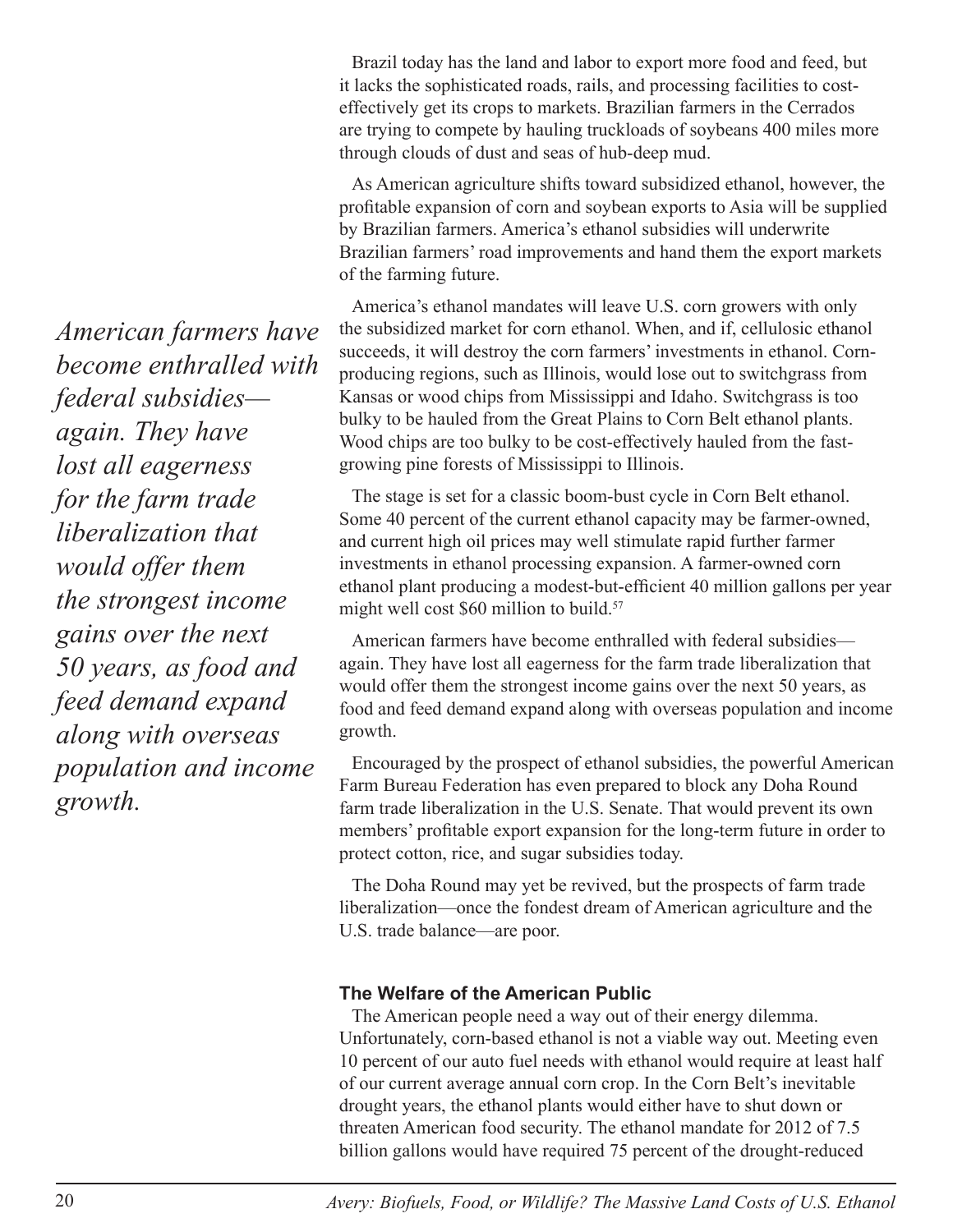corn crop in 1995, when the crop only yielded 7.4 billion bushels.<sup>58</sup>

The real cost of U.S. ethanol must include the government subsidies to corn farmers, which USDA has recently estimated at more than \$5 billion per year for about 12 billion bushels of corn annually.<sup>59</sup> That is more than 40 cents per bushel, paid not just by consumers of corn but by *all* American taxpayers. In addition, refiners enjoy a federal excise tax forgiveness of 51 cents per gallon. Finally, the U.S. offers ethanol tariff protection from low-cost (Brazilian) imports of 2.5 percent—plus 54 cents per gallon. The refiner subsidy alone is equal to oil at \$32 a barrel. Clearly, Congress was not trying to protect the public from high ethanol prices.

#### **Other Fuel Sources**

Making ethanol has always been more expensive than producing its equivalent transport energy in the form of gasoline. This is true even in Brazil, where ethanol is lower in cost than in any other country.

Nothing in either the fossil fuel markets or agriculture indicates that the underlying comparative advantage of fossil fuels has evaporated. Deepocean drilling and the Canadian tar sands have both just received massive new investment flows because of the \$70 dollar spike in oil prices.

Alberta's tar sands have oil reserves estimated at 280 to 300 billion barrels, recoverable with current technology. This is more than the estimated Saudi Arabian reserves of 240 billion barrels. The total reserves for Alberta, including oil not recoverable using current technology, are estimated at 1,700 to 2,500 billion barrels. These reserves lie just north of Montana, in friendly, stable Canada. The first new steam injection unit is being installed, which is projected to produce oil at \$10 to \$13 a barrel, and steam injection units will be massively arrayed throughout Alberta if oil prices stay high.

For those concerned about greenhouse emissions, the French have long been getting most of their electricity from safe, standardized nuclear plants with no safety problems. The world's reserves of uranium are limited, but fuel reprocessing would extend them for a very long time—while radically reducing the need for spent-fuel storage. Beyond uranium, the much more abundant element thorium can also be used for nuclear fuel, at moderately higher costs. It's no wonder, then, that there is a perceptible worldwide shift in public opinion in favor of nuclear power.

•**France** has built 59 standardized nuclear plants which have a low risk of safety problems.

•**Finland** is building Europe's first new nuclear plant in many years.

•**China and India** are building and planning dozens of nuclear plants.

•**Sweden's Liberal Party** is demanding a re-vote on phasing out its nuclear plants, saying that today's alternatives are not wind and solar but coal and natural gas.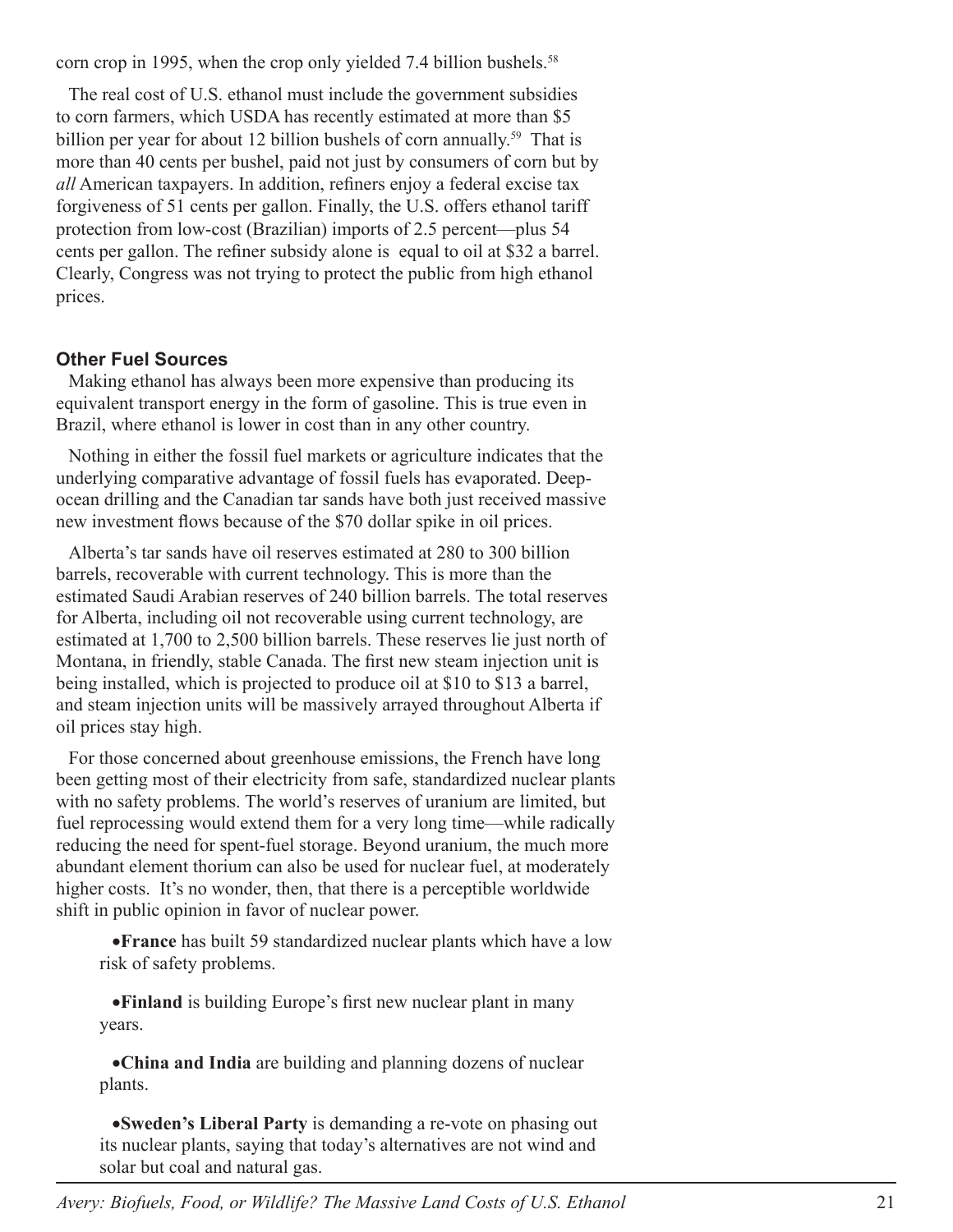The environmental movement has unintentionally done its best to push the world into a policy corner where nuclear power remains the safest way to power our modern civilization.

#### **Conclusions**

It is neither moral nor constructive to shift major amounts of the world's food supply to fuel production when significant elements of the world's people remain ill-fed. It is neither moral nor constructive to needlessly destroy broad tracts of wildlands for fuel crops when alternative energy sources, such as nuclear power, are not being used. And it is a dreadful breach of human ethics to adopt a policy that creates both of these harms at the same time.

Corn ethanol will cost the nation billions of dollars without replacing much imported gasoline. Due to corn ethanol's low yield per acre, its low net gain in energy per gallon, and its 35 percent energy discount compared with gasoline, the U.S. would have to produce more than 5 gallons of corn ethanol to displace one gallon of imported gasoline. If oil prices moderate as they have in the past to the cost of the marginal barrel—presumably somewhere below \$30 per barrel—the U.S. might end up paying close to \$100 for each displaced gallon of imported gasoline. To that must be added the higher prices American consumers will pay for steaks, milk, cheese, and pet food.

The land cost of corn ethanol is enormous. Even without ethanol, the world is facing a clash between food and forests. Food and feed demands on the farmlands will more than double by 2050.

Global food prices will rise as the U.S. shifts its grain from food and feed to fuel, hurting the world's poor. This will be especially painful in badweather years. In years of Corn Belt drought, the U.S. might have to shut down ethanol plants to prevent unreasonable increases in U.S. food costs, especially for meat and milk.

The U.S. might need to clear an additional 50 million acres of forest, or more, to produce economically-significant amounts of liquid transport biofuels. Despite the legend of past U.S farm surpluses, the only large reservoir of underused cropland in America is about 30 million acres of land—too dry for corn—enrolled in the Conservation Reserve. Ethanol mandates may force the local loss of many wildlife species, and perhaps trigger some species extinctions. Soil erosion will increase radically as large quantities of low-quality land are put into fuel crops on steep slopes and in drought-prone regions.

The forests lost to corn ethanol could be in America. More likely, massive amounts of U.S. grain will be diverted from food exports to ethanol. The forests will then be cleared in such exotic, species-rich places as Indonesia and southern India, where farm imports will be barred, heavily tariffed, or rendered costly due to the limited supply from the U.S. and other developed countries. Losses in forestland, wherever they occur, will reduce the amount of  $CO_2$  exchanged into oxygen by trees.

The dream of ethanol supporters is to produce auto fuel from wastes.

22 *Avery: Biofuels, Food, or Wildlife? The Massive Land Costs of U.S. Ethanol*

*It is neither moral nor constructive to shift major amounts of the world's food supply to fuel production when significant elements of the world's people remain ill-fed.*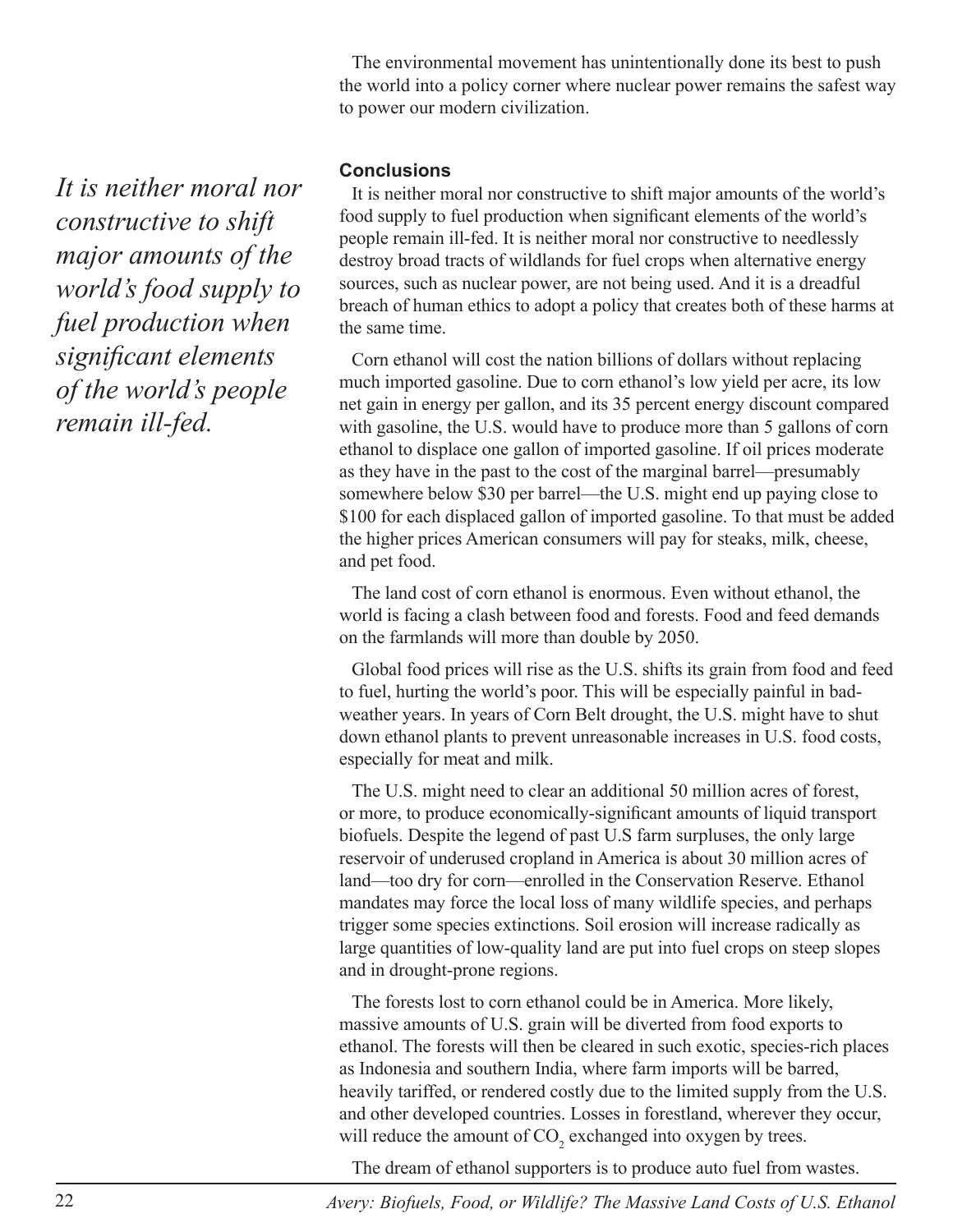However, we cannot yet turn wood chips, cornstalks, or switchgrass into ethanol. Nor do the higher-yielding energy crops envisioned by President Bush yet exist. In the meantime, our corn ethanol will be worth only 45 gallons of displaced gasoline imports per acre.

Neither the President nor the Congress know when breakthroughs in cellulosic ethanol might be achieved, or whether federal subsidies will hasten them. Recent oil prices above \$70 per barrel have already created massive incentives for the private sector to pursue cellulosic ethanol, with better prospects for success than companies would have with federal subsidies.

The only source of large and cost-effective ethanol supplies in the world is Brazil, which has a unique combination of tropical climate and hundreds of millions of acres of underused farmland. Brazil could supply large quantities of sugar cane-based ethanol at far lower economic and ecological costs than American farmers. Its net energy gain from ethanol is more than 3.6 energy units gained for each unit of energy invested; the net energy gain of U.S. corn ethanol is no more than 1.25. Brazilian ethanol is being kept out of the U.S., however, by a tariff of 2.5 percent plus 54 cents per gallon.

Ironically, the U.S. ethanol program has made farm trade liberalization less likely, at the same time that the European Union is shifting away from its historic policy of farm protectionism, thanks in part to its 15 new member countries. The ethanol subsidies have rekindled U.S. farmers' hopes of having their profits guaranteed by the government rather than by expanded food and feed exports.

Due primarily to high tariffs and other subsidies, U.S. sugar producers have already priced themselves out of the ethanol market. U.S. sugar is three times as costly an ethanol feedstock as Brazilian sugar, and twice as costly as U.S corn. It would be a miscarriage of environmental and economic justice for American sugar producers to share in ethanol subsidies, but they're likely to try—witness their relentless defense of the economically absurd and environmentally destructive U.S. sugar program.

The market is already responding to the high price of oil, as investors flock to alternative fuels, including investments in cellulosic ethanol research and development. Those developments are healthy, if markets are allowed to discover the winners and losers in future alternative energy sources, without government intervention through subsidies and fuel mandates.

In the meantime, only tropical sugar cane producers should strive to produce ethanol for transport fuel. Oil-importing countries can best encourage transport ethanol production by reducing or eliminating their ethanol tariffs and trade barriers. This will allow markets to stimulate production of the maximum amount of cost-effective ethanol, strongly encourage ethanol research and development worldwide, and help promote a secure future in both food and energy for the world.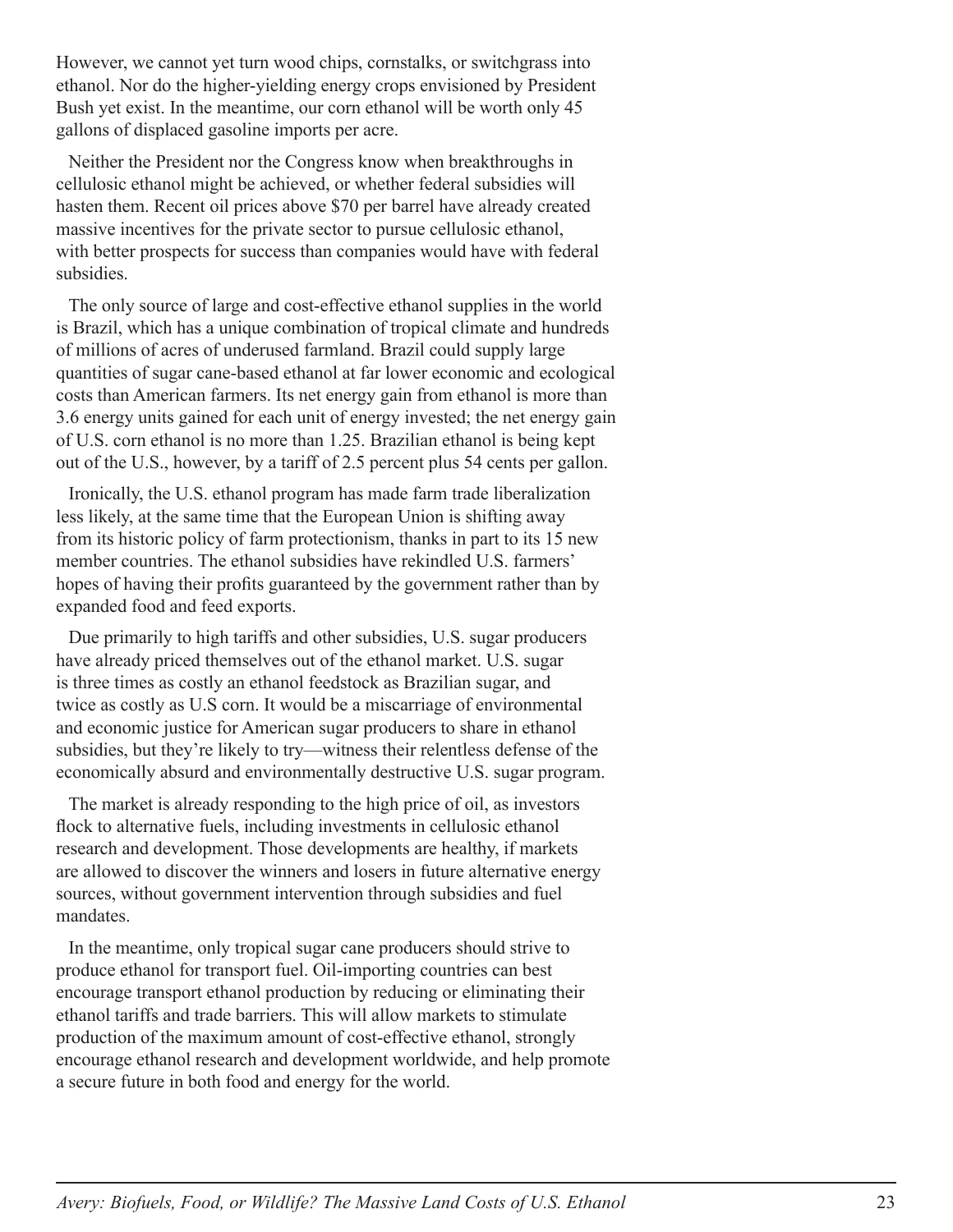#### **Notes**

1 "Global Car Sales Grow*," IndustryWeek*, July 6, 2006.

<sup>2</sup> *Annual Energy Outlook, 2006 and Projections*, Energy Information Agency, Washington, D.C., February, 2006.

<sup>3</sup> Letter to President Bush from the Governors' Ethanol Coalition, April 8, 2004, signed by the governors of Arizona, Arkansas,

Colorado, Hawse, Idaho, Indiana, Iowa, Kansas, Kentucky, Michigan, Mississippi, Missouri, Montana, Nebraska, New Mexico,

North Carolyn, Ohio, Oklahoma, Oregon, Puerto Rico, South Carolina, South Dakota, Tennessee, Texas, Washington, Wisconsin, and Wyoming.

4 George W. Bush, Address to the Renewable Fuels Association, Washington, D.C., April 25, 2006.

<sup>5</sup> Philip Brasher, "Hillary Clinton plugs increased ethanol use," *Des Moines Register*, May 23, 2006.

<sup>6</sup> "How to Beat the High Cost of Gasoline—Forever," *Fortune*, February 26, 2006.

<sup>7</sup> "Report: Ethanol to be Major Factor in State's Economic Future," InsideIndianaBusiness.com, Indiana State Department of Agriculture, May 25, 2006.

8 Sen. John McCain news release, March 11, 1998.

<sup>9</sup> "Ethanol fuel from Corn Faulted as Unsustainable Subsidized Food Burning in Analysis by Cornell Scientist," *Cornell News*, August 6, 2001

<sup>10</sup> George Monbiot, "Fuel for Naught," *The Guardian* (London), November 23, 2004.<br><sup>11</sup> *Agribusiness Examiner*, June 6, 2003

<sup>12</sup> Michael Wang, *Updated Energy and Greenhouse Gas Emissions Results of Fuel Ethanol*, Argonne National Laboratory, Sept. 2005.

13 M. Hoffert, et al., "Advanced Technology Paths to Climate Stability: Energy Paths for a Greenhouse

Planet," *Science, Vol.* 298, (2002): 98–-987. 14 Allen Baker and Steve Zahnhiser, "Ethanol Reshapes the Corn Market," *Amber Waves*, U.S. Department of Agriculture, Economic Research Service, Washington, D.C., April, 2006.

15 Shapouri, H., et al., *The 2001 Net Energy Balance of Corn Ethanol*, U.S. Department of Agriculture, Washington, D..C., AER-721, 2001.

16 H. Shapouri, et al., *The 2001 Net Energy Balance of Corn Ethanol*, U.S. Department of Agriculture, Report No. AER-814; and H. Shapouri, et al., The Energy Balance of Corn Ethanol: An Update, USDA, 2004.

17 Shapouri, op cit.

<sup>18</sup> Shapouri, op cit.

19 U.S. national soybean yield, 2005, USDA-NASS.

20 Vern Hofman, *Biodiesel Fuel*, AE-1240, North Dakota State University, February, 2003.

21 "Agriculture and the Environment," *World Agriculture: Towards 2015/2030*, UN Food and Agriculture Organization, Paris, 2004. Births per woman in the Third World have already dropped dramatically, from 6.2 births per woman to about 2.7, and stability is 2.1. First World birth rates are already at 1.7 and declining.

<sup>22</sup> *State of World Population 2005*, Chapter 4, p. 2, UN Population Fund, New York, N.Y., 2005.

23 World Bank, WDI online, http://publications.worldbank.org/WDI/

24 Thomas Elam, *Projections of Global Meat Demand Through 2050*, Center for Global Food Issues, Hudson Institute, 2006.

25 Albert Schweitzer, *The Philosophy of Civilization,* 1923

<sup>26</sup> Michael A. Huston, *Biological Diversity*, (Cambridge University Press, 1994): 546–548.<br><sup>27</sup> Huston, address to Hudson Institute farm policy conference, Washington, D.C., February 7, 1995.

<sup>28</sup> "Fuelling Extinction? Unsustainable Biofuels Threaten the Environment," press release from conference on A Sustainable Path for Biofuels in the EU, Brussels, June 7, 2006.

29 Helen Spongenberg, "EU Agency Warns Over Increased Biomass Use," EUObserver.com, June 8, 2006.

30 Jason Hill et al., "Environmental, Economic, and Energetic Costs and Benefits of Biodiesel and Ethanol Biofuels," *Proceedings of* 

<sup>31</sup> Table 9-10: "Land Utilization, by States, 1992," *Agricultural Statistics*, U. S. Department of Agriculture, Washington, D.C., 1998.

32 Allen Baker and Steven Zahniser, "Ethanol Reshapes the Corn Market," *Amber Waves*, U.S. Department of Agriculture, Economic Research Service, Washington, D.C. April, 2006.

33 Mark Clayton, "Ethanol's Rise Prompts Worries of a Corn Crunch*," Christian Science Monitor*, July 26, 2006.

34 USDA/NASS: *Sugar and Sweeteners Summary*, ERS-SSS-235, September 2002.

35 U.S. Department of Labor, *International Comparisons of Hourly Labor Costs for Production Workers in Manufacturing, 2004*, USDL: 05-2197, Washington, D.C., Nov. 18, 2005

36 Christoph Berg, *World Fuel Ethanol Analysis and Outlook*, F. O. Licht, April, 2004.

37 Berg, op.cit.

38 John Fialka and Scott Kilman, "Big Players Join Race to Put Farm Waste Into Your Gas Tank," *Wall Street Journal*, June 29, 2006.

39 Downstream Associates, *The Use of Ethanol in California Clean Burning Gasoline*, Renewable Fuels Association, February 5, 1999.

<sup>40</sup> *The Economic Feasibility of Ethanol from Sugar in the U.S.*, U.S. Department of Agriculture, Washington, D.C., 2006.<br><sup>41</sup> Kate Spinner, "Sugar Rush in 'Glades," <naplesnews.com> June 26, 2006.

42 Christian Berg, *World Fuel Ethanol Analysis and Outlook*, F. O. Licht & Co, April, 2004.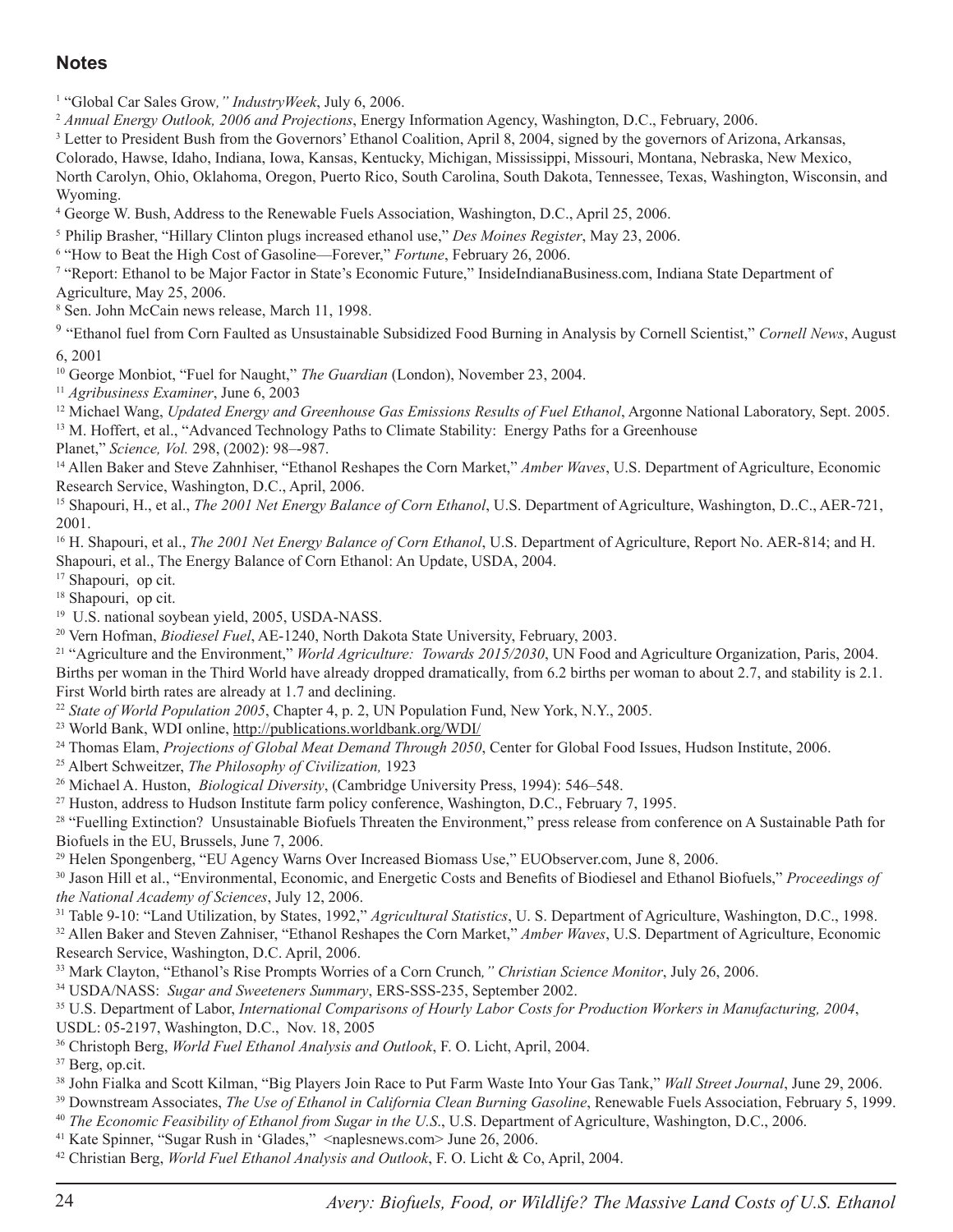38 M. Olveira, et al., "Ethanol as Fuel: Energy, Carbon Dioxide Balances, and Ecological Footprint," *BioSciences* 55, (July, 2005): 593–605.

43 Lavinia Barros de Castro, *Ethanol and Renewable Fuels: The Brazilian Experience*, University of California/Berkeley, April 20, 2005.

44 Michael Shean, *The Amazon: Brazil's Final Soybean Frontier*, Foreign Agricultural Service, U.S. Department of Agriculture, Washington, D.C., January 13, 2004.

<sup>45</sup> *Cellulose Ethanol*,< zfacts.com> July 25, 2006.

46 John Fialka and Scott Kilman, "Big Players Join Race to Put Farm Waste Into Your Gas Tank," *Wall Street Journal*, June 29, 2006. 47 Quoted by Diane Greer, BioCyle, "Creating Cellulosic Ethanol: Spinning Straw in fuel" (April 2005):7.

<sup>48</sup> *Biomass as Feedstock for a Bioenergy and Bioproducts Industry: The Technical Feasibility of a Billion-ton Annual Supply*, U.S. Departments of Energy and Agriculture, Washington, D.C., April, 2005.

<sup>49</sup> *Biomass as Feedstock for a Bioenergy and Bioproducts Industry*, op cit., p. 5.

50 Van Dyne and Gilbertson , *Estimating U.S. Livestock and Poultry Manure Nutrient Production*, U.S. Department of Agriculture, ESCS-12, Washington, D.C., March, 1978; and *Animal Waste Utilization on Cropland and Pastureland,* U.S. Environmental Protection Agency, EPA-600/2-790-59, Washington, D.C., 1979.

51 Vaclav Smil, "Energy at the Crossroads," op cit.

<sup>52</sup> "Ethanol, America's Clean Renewable Fuel," National Corn Growers Association, July, 2006, www.ncga.com/ethanol/economics/ foodVsFuel.asp.

53 AP, "Food vs. Fuel Debate Facing Cargill, ADM," Foxnews.com**,** May 16, 2006.

54 Manochehr Takin, Center for Global Energy Studies, "Global Energy Security: An Elusive Target," *Middle East Economic Survey*, 15 May, 2006.

<sup>55</sup> *Land Values and Cash Rents, 2005 Summary*, U.S. Department of Agriculture, National Agricultural Statistical Service, Washington, D.C., Aug., 2005.

56 Steve Thompson, "Great Expectations," *Rural Cooperative*, July 2004

57 USDA, National Agriculture Statistical Service website, May 2, 2006, http://www.nass.usda.gov/. 58 USDA Commodity Credit Corporation Estimates, President's 2007 budget.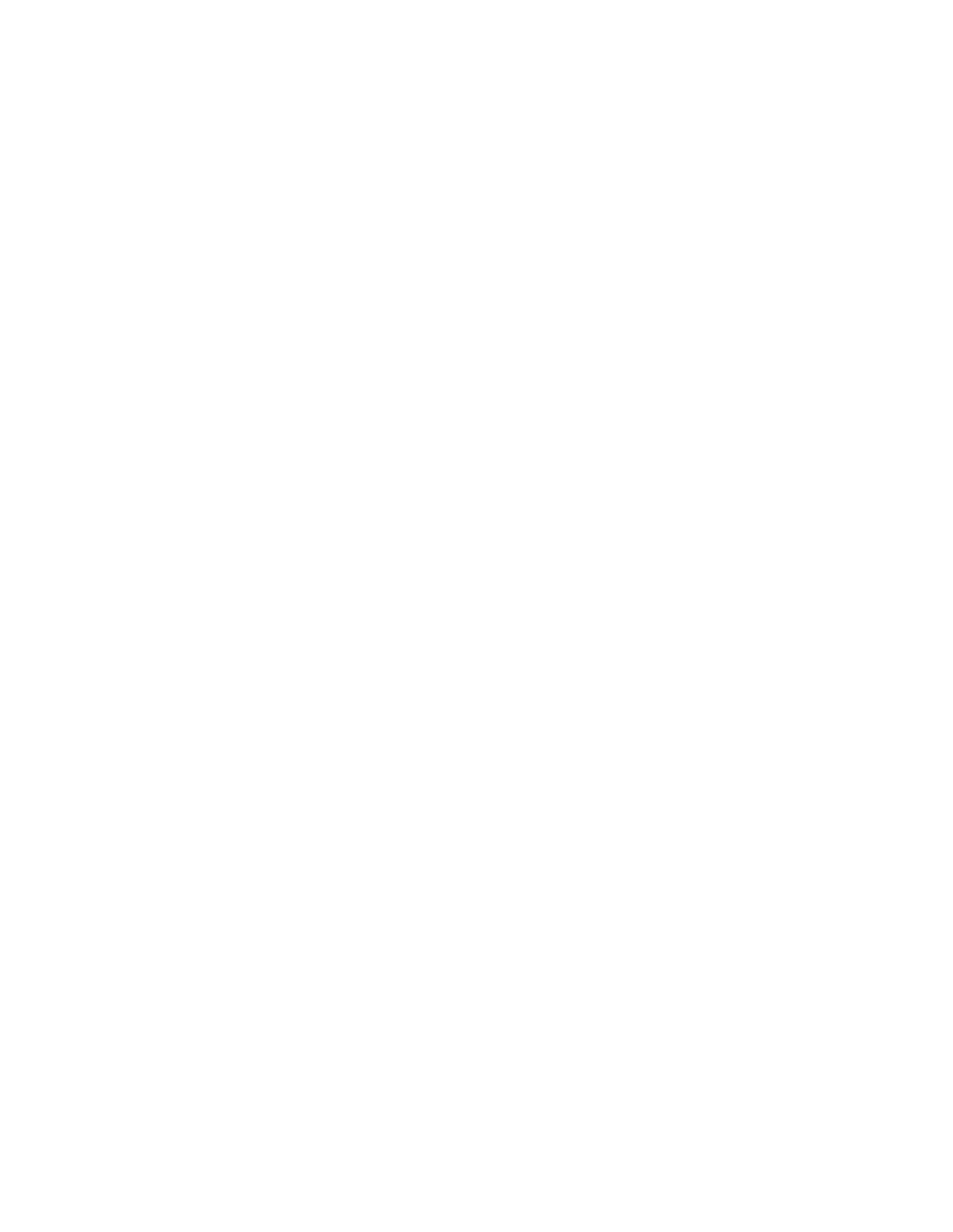#### **About the Author**

Dennis T. Avery is Director of Global Food Issues at the Hudson Institute in Washington, D.C. Prior to joining Hudson, he served for nearly a decade as Senior Agricultural Analyst with the U.S. Department of State, where he received the national Intelligence Medal of Achievement.

Avery wrote the landmark report for President Lyndon B. Johnson's National Advisory Commission on Food and Fiber, Food and Fiber for the Future. He was the lead witness for the Senate Agriculture Committee on the 1996 farm bill.

Avery's book, Saving the Planet With Pesticides and Plastic: The Environmental Triumph of High-Yield Farming, urgently recommends high-yield farming to save room for wildlands, and has sold more than 25,000 copies. Avery grew up on a Michigan dairy farm and holds degrees from Michigan State University and the University of Wisconsin.